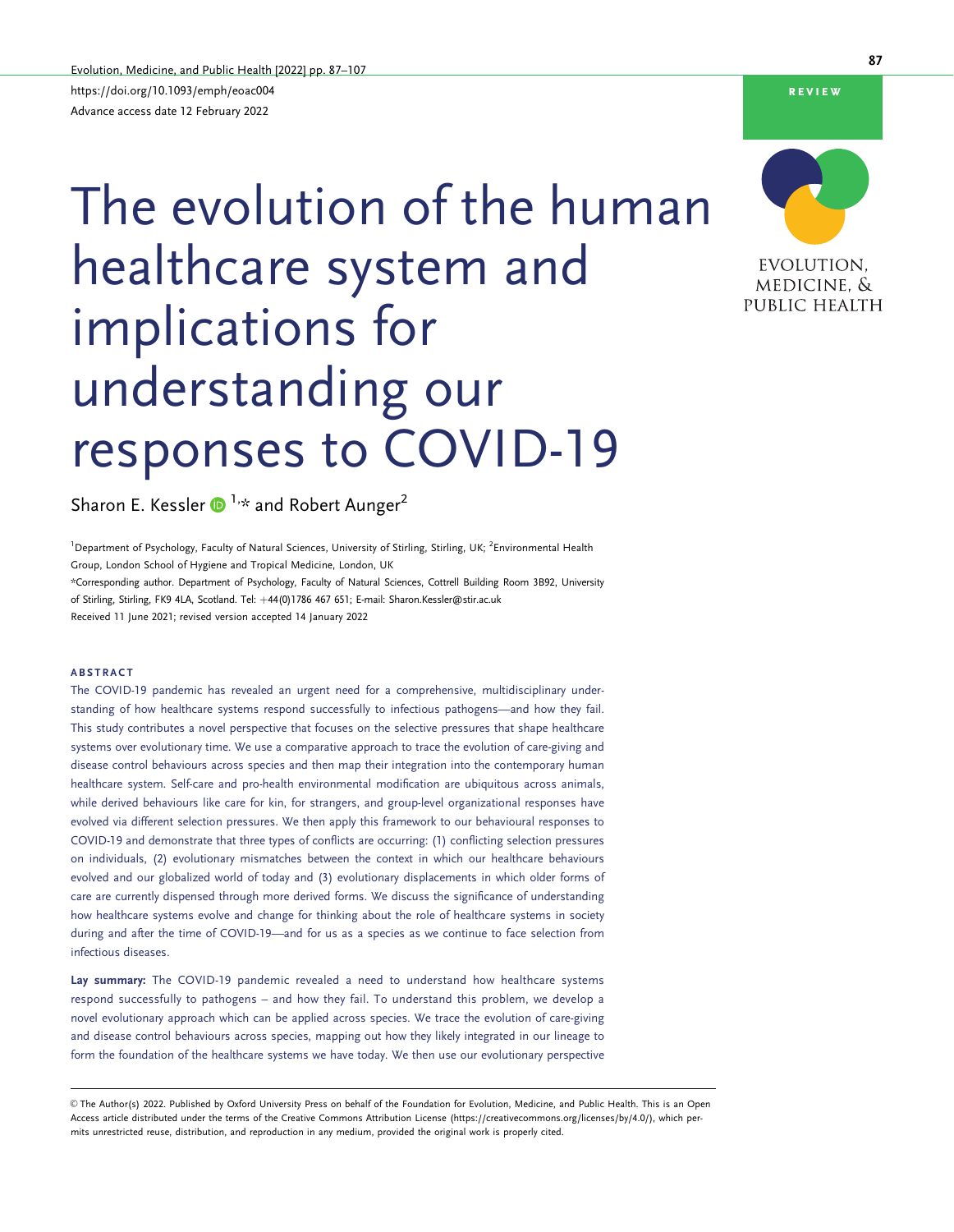<span id="page-1-0"></span>to analyse our behavioural responses to COVID-19 and find that three types of evolutionary conflicts are occurring that make our healthcare systems vulnerable to failure: 1) conflicting selection pressures on individuals, 2) mismatches between the context in which our healthcare behaviours evolved and our globalised world of today and 3) displacements in which evolutionarily older forms of care are dispensed through more recently evolved forms. This paper presents the first theoretical framework for tracking the evolution of healthcare systems across species. It has implications for understanding our responses to COVID-19 and for thinking about the role of healthcare going forward.

KEYWORDS: evolutionary medicine; animal behaviour; primatology; human evolution

# **INTRODUCTION**

In 2020 COVID-19 swept across the globe, overwhelming healthcare systems and forcing many nations to shut down economies to reduce transmission. Now, roughly 20 months later, the world is convulsed with repeated waves of outbreaks and consumed by debates on how to distribute supplies for treatment and prevention (e.g. [\[1–4](#page-14-0)]). In addition to the urgent need to slow the waves of outbreaks and reconfigure healthcare systems to be more resilient to future pandemics, the requests for behavioural changes (i.e. lockdowns, social distancing and mask wearing) have forced populations to think about global disease transmission dynamics to a degree they did not before (e.g.  $[5-8]$ ). This focus on global health—by more than just health experts and policy makers—means that how populations understand their experiences of the pandemic and incorporate this into their worldview has the potential to shape public support for healthcare initiatives for years to come.

Although building consensus has been difficult, partly due to scientific, political, and cultural conflicts, the scientific community is working towards a multidisciplinary understanding of how and why the COVID-19 pandemic unfolded as it did. Biomedical (e.g. [[9–14\]](#page-14-0)), public health (e.g. [\[15–19\]](#page-14-0)), health psychology (e.g. [\[20,](#page-14-0) [21\]](#page-14-0)) and cross-cultural [\[22–24](#page-14-0)] researchers are analysing our responses to the pandemic and producing recommendations for how to reconfigure our health systems to better withstand pandemics. The public is participating in these discussions through their individual and collective responses to public health policies, i.e. compliance with lockdowns and contact tracing, vaccine uptake or resistance, pandemic-related protests, voting, and so on (e.g. [\[5](#page-14-0), [7,](#page-14-0) [8](#page-14-0), [25](#page-14-0)]).

Our study contributes to these discussions by illuminating the evolutionary context in which our healthcare systems evolved. The goal is not to produce recommendations for controlling the COVID-19 outbreak, but to understand the selective pressures that shape healthcare systems over evolutionary time. This is relevant because disease outbreaks have exerted strong selective pressures on our healthcare systems—and are continuing to do so today as we respond to COVID-19.

We trace the evolution of behavioural strategies for controlling disease across species—that is, the evolution of what we call the 'healthcare system.' We borrow from the primate behaviour literature to develop a new, definition of 'the healthcare system' which is informed by the theoretical approaches of socioecology and evolutionary biology (i.e. [[26](#page-15-0), [27\]](#page-15-0)) and applicable across species. This allows us to track the evolution of behaviour patterns across species, revealing a surprising amount of continuity through evolutionary time. This theoretical advance facilitates novel analyses for how different behavioural strategies may have been shaped by natural selection and how they may interact producing a 'system.' Similarly to how social systems are understood to be emergent effects of individual behavioural interactions [\[26–28](#page-15-0)], healthcare systems can be understood as the emergent effects of individual interactions with conspecifics, with pathogens, and with the environment in health-relevant contexts. It is also important to note, that because healthcare systems are emergent properties of the behaviours of individuals, they can result from the selection that occurs largely at the level of the individual. In other words, healthcare systems can result from selection without, themselves, needing to die or reproduce like biological entities.

Our definition of a healthcare system does not prioritize (or exclude) the highly technological, biomedical healthcare system that is currently dominant in human societies. Instead, it situates the healthcare system as one, albeit highly complex, system with unusual traits that require explanation. In doing so, our study maps which elements of human healthcare systems are unique to us and how they have been a key part of our success as a species. We then place our behavioural methods for controlling COVID-19 into this evolutionary framework, examining how the evolutionary processes driving the evolution of healthcare systems creates conflicts within these systems. We highlight the evolutionary pressures that make the modern healthcare system vulnerable to breaking down—including during our response to COVID-19. We discuss the significance of understanding how healthcare systems evolve for thinking about the role of healthcare systems in society, during and after the time of COVID-19.

This study will therefore:

1. Track how the behavioural strategies for disease control observed across the animal kingdom evolved into the components of human healthcare systems.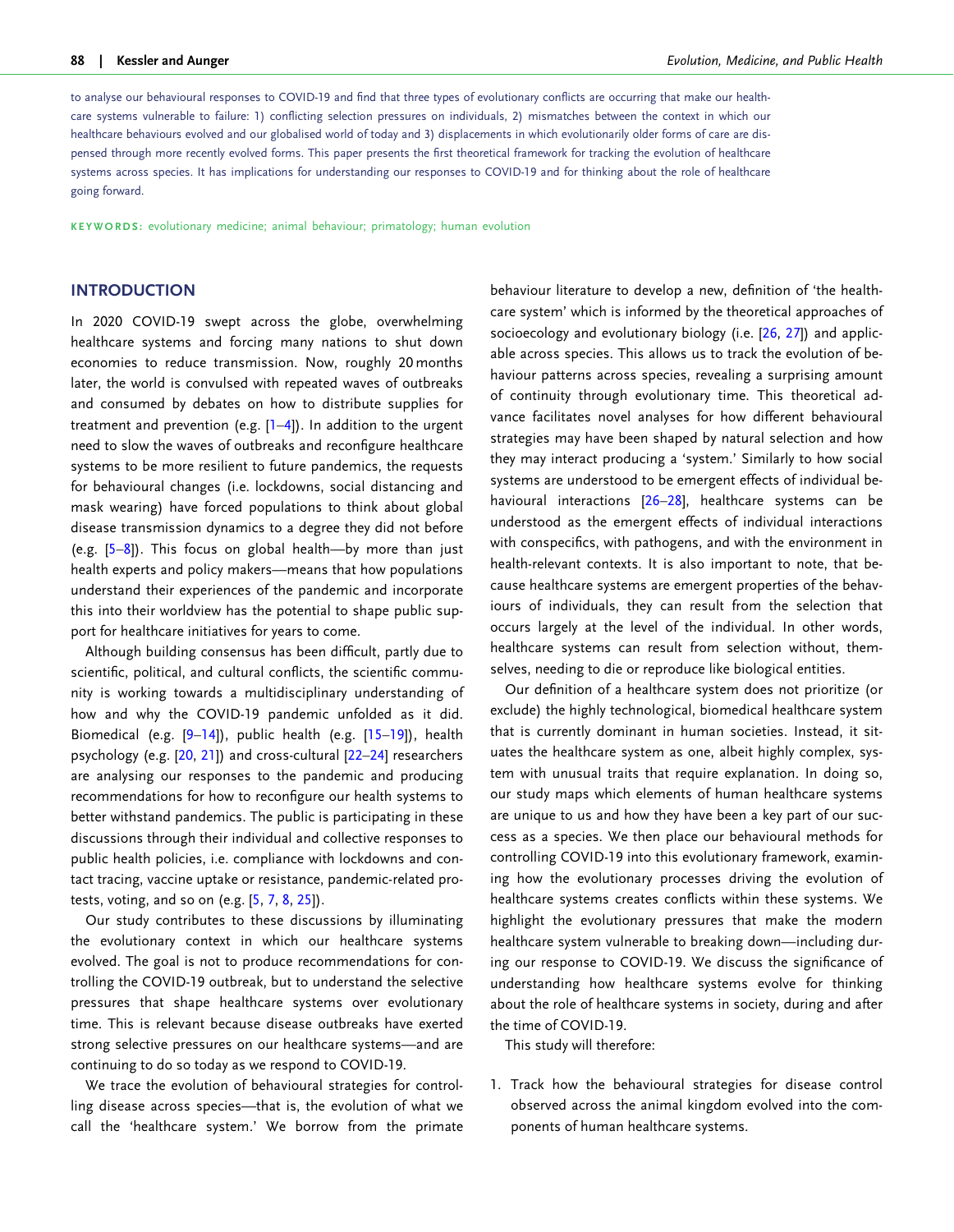- <span id="page-2-0"></span>2. Situate our responses to COVID-19 within this evolutionary framework.
- 3. Map the complex selective pressures that create conflicts between the components of our healthcare system, including during our responses to COVID-19.
- 4. Open questions about how COVID-19 may cause us to debate and reconceptualise the role of healthcare, not only in society today, but also for us as a species over evolutionary time.

# EVOLUTION OF THE HUMAN HEALTHCARE **SYSTEM**

Humans, like all living things, have co-evolved with pathogens. Selection pressures to combat diseases are ubiquitous, stimu-lating species to evolve complex batteries of defences [[29](#page-15-0)]. A comparative, cross-species approach allows us to track how and when these defences evolved and how they fit together today—in both nonhuman and human animals.

Defences against infectious diseases are often divided into the physiological and behavioural immune systems, with the physiological immune system serving primarily to defend the body against infections after exposure [\[29–32](#page-15-0)]. Its complement, the behavioural immune system, evolved to prevent exposures to disease and to supplement the physiological immune system when infected [[30](#page-15-0)]. However, the behavioural immune system concept is limited to individual-level psychological and behavioural responses to cues of disease (i.e. disgust responses [[30](#page-15-0), 33-35]). This study will also trace the evolution of cooperative group-level defences which have evolved convergently in eusocial insects and humans  $[36-38]$ . The analysis will highlight both the similarities and the differences between species' defence systems, including how cooperative defences may fail in humans because of the ways we are different from eusocial insects.

Here, we refer to behavioural defences as healthcare behaviours [\[39](#page-15-0)] and divide them into two overarching categories based on how they operate: care behaviours and community health behaviours [\[39\]](#page-15-0). Care behaviours refer to behaviours that benefit the health of a targeted individual (who is often sick). We subdivide care behaviours into self-care, kin care, and stranger care based on the relationship between the carer and the recipient. These behaviours do not require compassion or empathy. Community health behaviours generate indirect benefits for the group through actions which are not directly targeted at a sick individual. We subdivide community health behaviours into environmentally-mediated protection (environmental protection) and organisationally-mediated protection (organizational protection). Environmental protection consists of actions that make the environment more hygienic and hence less favourable to the growth of pathogens. Organizational protection includes subgrouping of behaviour patterns in space or time in ways that reduce opportunities for transmission, e.g. divisions of labour, synchronization of hygiene behaviours, and so on. The different types of healthcare behaviours which benefit others (kin care, stranger care, environmental protection, and organizational protection, discussed below) are categories of behaviours which can produce group-level defences like social and organizational immunity [[36–38\]](#page-15-0). These different categories of behaviours are useful because they highlight how they may be driven by different selective pressures and/or occur in some species but not others. The distinction between care and protection also closely mirrors the common medical contrast between treatment and prevention. Figure 1 is a conceptual diagram showing the hierarchical structure of these definitions.

We also focus on socially transmitted infectious diseases, although our model for the evolution of the healthcare system does not exclude responses to non-infectious diseases or injuries. Individuals are likely to be under selection to distinguish between infectious and non-infectious conditions, but are un-likely to do so with perfect accuracy [\[39\]](#page-15-0). Therefore, the evolution of care is likely to include responses toward individuals suffering from both infectious and non-infectious conditions, as the aetiology of a condition is not always distinguishable [[39](#page-15-0)]. Because non-infectious conditions are less costly to carers (as



Figure 1. A conceptual diagram showing the hierarchical relationships between the terms used in the study. This diagram does not show evolutionary pathways, just the relationships between the terms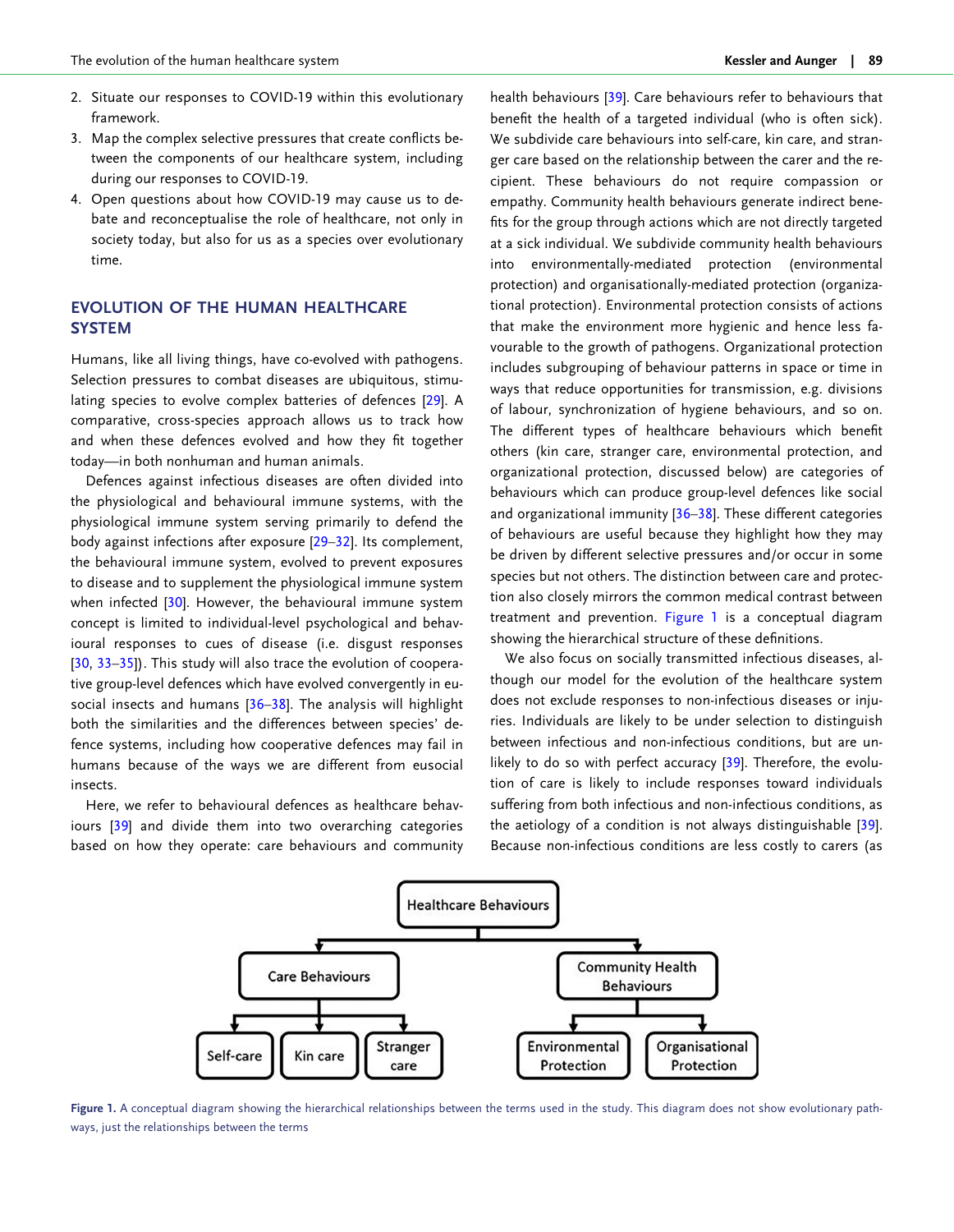<span id="page-3-0"></span>

Figure 2. A conceptual diagram showing the elements of the human healthcare system and how they evolved. The different selective processes are colour coded and named across the top. These processes have produced the elements of the healthcare system shown below in boxes. The phylogenetic origins of the different types of care are shown on the right. Early animals, social animals and humans refer to the taxa in which certain behaviours are hypothesised to have evolved, although once evolved, each type of behaviour has persisted into the present day. Niche construction is a special kind of feedback into the selective regimes derived from factors in modified environments. We depict multi-level selection as the primary selective process for stranger care and organisational protection, but this does not exclude contributions from forms of reciprocity. The psychological motivations producing the corresponding behaviours are shown across the bottom [\[40\]](#page-15-0)

they won't be infected), the inclusion of care for some nontransmissible conditions should reduce overall selection against care [[39](#page-15-0)], making care more likely to evolve.

Figure 2 is a conceptual diagram which summarizes the different kinds of care present in humans, their phylogenetic origins, the underlying selection processes, and their psychological motivations. Most of the behavioural defences have deep evolutionary origins, although stranger care is uniquely human. [Table 1](#page-4-0) highlights the striking parallels that exist between our defences against diseases (such as COVID-19) and their counterparts in other taxa. We next discuss this evolutionary history in greater detail.

## CARE BEHAVIOURS

First, we discuss the evolution of the three types of care behaviours: self-care, kin care, and stranger care. While the evolutionary history and selection pressures driving of each type of care differ, many of the specific behaviours may be directed to both the self and others (e.g. grooming). This highlights that both the behaviours and the decisions of whom to direct the behaviours to, were likely targets of selection.

## Self-care

The oldest form of care is self-care. Individuals have had an evolutionary incentive to take care of themselves—to repair damage to their bodies and avoid infection, where possible since the beginning of life on Earth. Thus, self-care is the foundation of any care system. Notably, many self-care behaviours, i.e. grooming, are also given to others as forms of social care in social species. Widespread self-care strategies include selfgrooming (insects [[54](#page-15-0)], birds [\[57\]](#page-15-0), mammals [[74](#page-16-0)]) and pathogen avoidance behaviours (i.e. lobsters [\[75\]](#page-16-0), birds [\[58\]](#page-15-0), insects [[55](#page-15-0)], and primates [[76](#page-16-0), [77\]](#page-16-0), reviews [[65](#page-16-0), [78\]](#page-16-0)). These self-care behaviours are deployed widely by social and non-social species alike under many different environmental conditions and in response to many different pathogens. Accordingly, the proximate mechanisms by which infections are recognized in others are highly variable, including detection of chemical [\[79,](#page-16-0) [80](#page-16-0)], visual [\[80,](#page-16-0) [81](#page-16-0)], auditory (i.e. coughing, sneezing), and behavioural [[29](#page-15-0), [31](#page-15-0), [82\]](#page-16-0) cues depending on the pathogen involved, the habitat, and the sensory abilities of the species. Importantly, by triggering generalized fear, disgust, and neophobia responses, the organism does not need to have a concept of what a disease is in order to effectively avoid it [\[33,](#page-15-0) [34,](#page-15-0) [40](#page-15-0), [78](#page-16-0), [83](#page-16-0)]. In sum, this broad range of host taxa, multiple proximate mechanisms allowing recognition of diverse infections (or their indicators), and basal, ubiquitous psychological processes underpinning them (citations above), suggest that (1) self-care is likely to be the most ancestral component of healthcare systems and (2) these basal strategies of self-care have been maintained across lineages as they evolved and diversified into different ecological niches.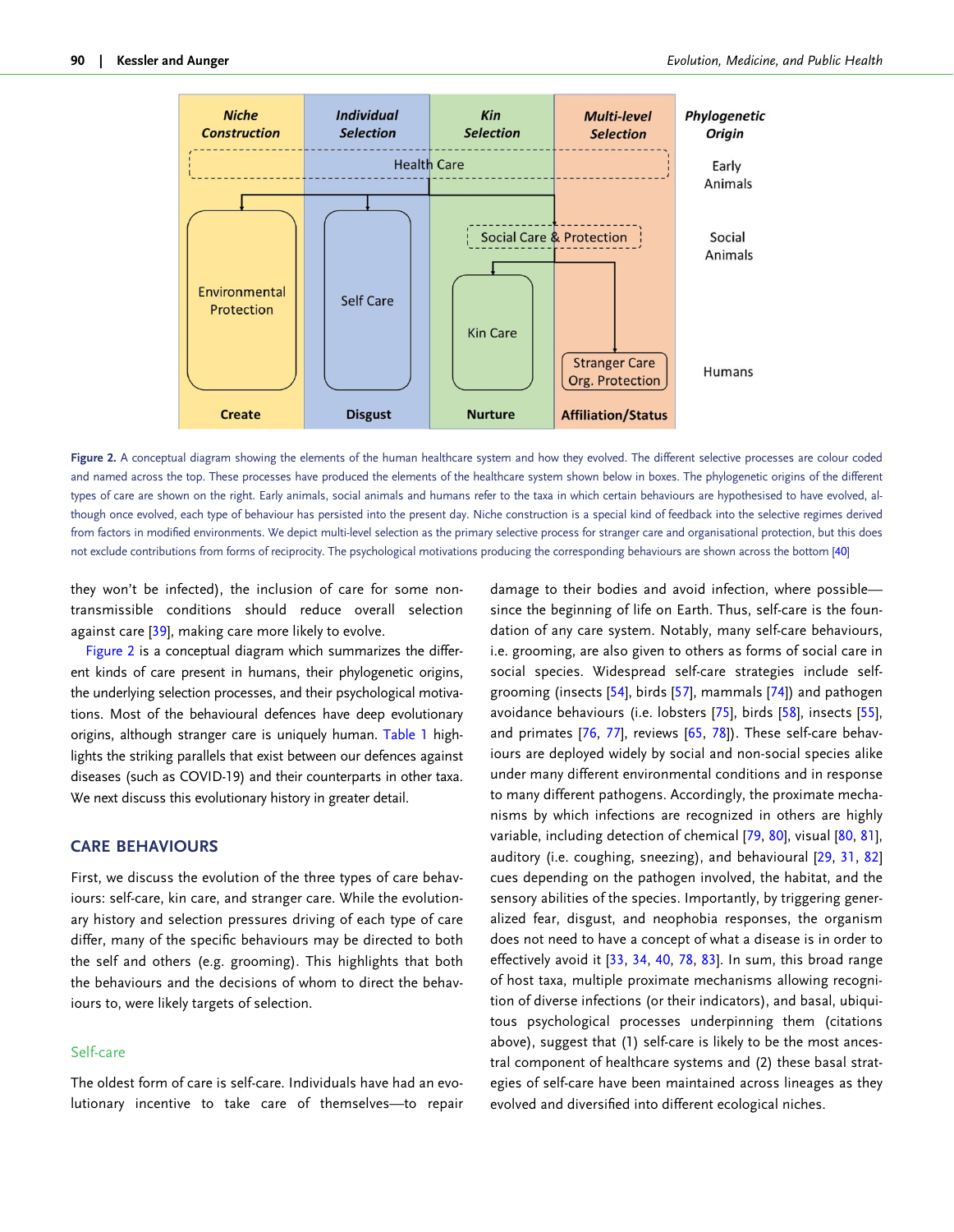<span id="page-4-0"></span>Table 1. Examples of convergent evolution between healthcare behaviours in humans and eusocial insects, birds, and mammals

| Care type                    | Humans                                                                                                                                                                                                                                                                                                    | Eusocial insects                                                                                                                                                                                                                                                                                                                                                                                                                          | <b>Birds</b>                                                                                                         | Mammals                                                                                                                                                                                       |
|------------------------------|-----------------------------------------------------------------------------------------------------------------------------------------------------------------------------------------------------------------------------------------------------------------------------------------------------------|-------------------------------------------------------------------------------------------------------------------------------------------------------------------------------------------------------------------------------------------------------------------------------------------------------------------------------------------------------------------------------------------------------------------------------------------|----------------------------------------------------------------------------------------------------------------------|-----------------------------------------------------------------------------------------------------------------------------------------------------------------------------------------------|
| Self-care                    | Avoiding others who<br>are infected,<br>handwashing                                                                                                                                                                                                                                                       | Secreting antimicro-<br>bial/antifungal sub-<br>stances, avoiding<br>infected individuals                                                                                                                                                                                                                                                                                                                                                 | Self-grooming; avoid-<br>ing infected<br>individuals                                                                 | Medicinal plant use,<br>self-grooming,<br>avoiding infected<br>individuals                                                                                                                    |
| Environmental<br>protection  | Latrine use, disinfect-<br>ing public areas                                                                                                                                                                                                                                                               | Using antimicrobial/<br>antifungal secretions<br>in nest construction,<br>nest sanitation                                                                                                                                                                                                                                                                                                                                                 | Nest hygiene, i.e. re-<br>moval of egg sacs,<br>building nests with<br>anti-parasititic/anti-<br>microbial materials | Latrine behaviours,<br>building nests with<br>antiparasitic<br>materials                                                                                                                      |
| Kin care                     | Providing food, water,<br>shelter, hygiene as-<br>sistance and basic<br>medical care                                                                                                                                                                                                                      | Providing food, water,<br>shelter, and hygiene<br>assistance and med-<br>ical care: social<br>grooming, including<br>coating nestmates<br>with antimicrobial/<br>antifungals, trans-<br>porting wounded<br>nest-mates back to<br>nest and cleaning<br>their wounds to re-<br>duce infections                                                                                                                                              | Grooming kin                                                                                                         | Providing food and<br>shelter to individu-<br>als who cannot for-<br>age, providing<br>protection (standing<br>over those who can-<br>not move) or lifting<br>them out of water<br>to breathe |
| Stranger care                | Individual care spe-<br>cialists (e.g. healers,<br>midwives)                                                                                                                                                                                                                                              | N/A                                                                                                                                                                                                                                                                                                                                                                                                                                       | N/A                                                                                                                  | N/A                                                                                                                                                                                           |
| Organisational<br>protection | Division of labour be-<br>tween carers and<br>noncarers; spatio-<br>temporal segrega-<br>tion between<br>infected and unex-<br>posed (i.e. isolating<br>vulnerable groups;<br>synchronized group-<br>level responses like<br>group-level lock-<br>down, closed na-<br>tional borders,<br>contact tracing) | Division of labour<br>among those engag-<br>ing in at-risk activ-<br>ities; spatial<br>segregation of those<br>engaging in at-risk<br>activities by area or<br>life stage; refusing<br>entry to infected<br>nestmates and out-<br>siders; isolating indi-<br>viduals by age<br>category (larvae)<br>and status (queen);<br>abandoning an un-<br>hygienic nest; sub-<br>groups who<br>specialize in dispos-<br>ing of corpses and<br>waste | N/A                                                                                                                  | N/A                                                                                                                                                                                           |
| Citations                    | $[16, 17, 41-53]$                                                                                                                                                                                                                                                                                         | $[36 - 38, 54 - 56]$                                                                                                                                                                                                                                                                                                                                                                                                                      | $[57 - 64]$                                                                                                          | $[39, 65 - 73]$                                                                                                                                                                               |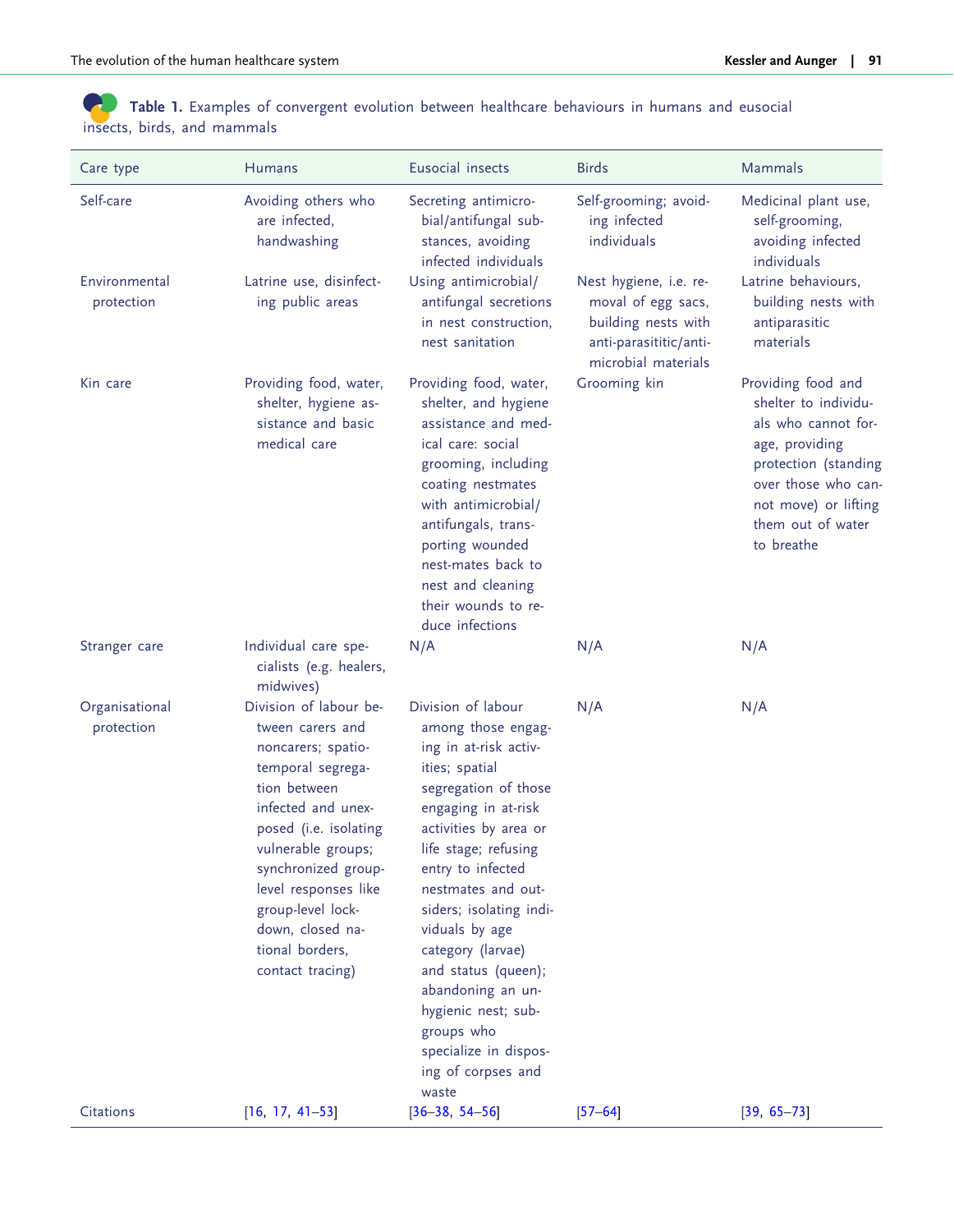#### <span id="page-5-0"></span>Kin care

Once kin-based sociality evolved (for whatever reason) and related individuals grouped together, it became possible to provide care to kin. Kin care behaviours benefit the genetic relatives of the actor by helping infected kin recover [\[84–88\]](#page-16-0). Presumably, specialised motivations for nurturing dependent relatives evolved to support such behaviours [\[40\]](#page-15-0). Multiple authors have suggested that care-giving for the sick evolved as a generalisation and co-optation of the care given in infant rearing systems [[89–91\]](#page-16-0). Among mammals and social birds, there is frequently a high degree of overlap in infant care networks and kin care networks, while in eusocial insect societies brood care and care for infected/injured foragers may be done by different individuals, in different locations in the nest, as part of the division of labour which protects the brood from transmission [[38](#page-15-0)]. Due to intense selection on individuals to care for young, these proximate mechanisms for facilitating offspring care are easy to activate and co-opt, making them likely to also be the foundations of care-giving and altruism more broadly, including care for sick adult relatives [[89](#page-16-0), [91](#page-16-0)]. There is also evidence showing that (i) much of the care that is given (even among humans) is given along kin networks [[92](#page-16-0)], and (ii) behaviours given to sick and vulnerable kin (social grooming, provisioning, guarding/ carrying) are typically also given to healthy, but defenceless offspring [\[39,](#page-15-0) [89\]](#page-16-0).

Kin care behaviours have received most research effort in three major taxonomic groups: eusocial insects, mammals, and birds [[39](#page-15-0)]. Across these groups we see extensive overlap in the types of care given to young and to sick/disabled individuals [[39](#page-15-0)]. Examples include eusocial insects allo-annointing immatures (larvae) and mature nest-mates with antimicrobial/antifungal secretions [\[54\]](#page-15-0); cooperatively breeding mammals provisioning sick/injured/disabled individuals, similarly to their treatment of young [[66](#page-16-0), [93\]](#page-16-0); and nestlings who allofeed and allopreen their siblings even as they sit in nests waiting for similar types of care from their parents [[59](#page-15-0)]. While these examples are striking, the strongest evidence comes from comparative, phylogenetically controlled studies which allow researchers to test for evolutionary associations between kin care behaviours and infant rearing systems. For example, Kenny and colleagues [[94](#page-16-0)] showed that allopreening is associated with parents cooperating to raise young.

The origins of kin care in the human lineage are difficult to pinpoint, but alloparenting (carrying infants, providing food and protection from predation by individuals other than the parents) is common among mammals, especially primates [\[95\]](#page-16-0). Monkeys may accept unknown, injured individuals into their group [\[96,](#page-16-0) [97](#page-16-0)] and apes engage in low levels of kin care [i.e. guarding the sick, dying, or dead [[73](#page-16-0), [98](#page-16-0)–[101](#page-17-0)]]. It is therefore likely that ancestral hominins engaged in at least as much kin care as other primate species do today. Ancestral hominins are

argued to have shifted to a strategy of cooperative breeding [\[102–104](#page-17-0)] with increased birth rates leading to greater numbers of dependent young [[105\]](#page-17-0) with immature immune systems. Based on the links between infant rearing systems and care for sick kin in other taxa, a shift to a more intensive breeding system may have produced a corresponding increase in care for sick kin (who were necessary for cooperative infant care).

This shift to cooperative breeding may have also been associ-ated with a shift to 'obligate midwifery' [[106\]](#page-17-0). Despite group members frequently being nearby during births, assistance during birth is rare in nonhuman primates though it is nearly universal in human populations [[107](#page-17-0)]. The frequency of birth assistance in human populations combined with difficult (though not uniquely human) birth mechanics, has lead researchers to propose that birth assistance was an early evolving form of care which was important for reducing infant and maternal mortality during birth [[107](#page-17-0)]. This care was likely to have been given by kin (i.e. older females), mates, or other trusted individuals [\[106](#page-17-0)].

Fossil evidence of care is generally lacking, however. The fossil record includes hominins who survived debilitating conditions [[108–111](#page-17-0)], but while it is possible that they received care, comparative studies showing that wild primates have survived similarly debilitating conditions without care [112-118], meaning that we cannot be certain that care was given to these individuals.

Care for kin has evolved in both individualised societies in which individuals are able to recognize other individuals (i.e. mammals, social birds) and in eusocial insect species with anonymous societies [[119\]](#page-17-0) which may not even discriminate between different genetic lineages of nest-mates [\[120\]](#page-17-0). Species that form long-term individualised social relationships may be more likely to use brain pathways linked with social cognition to detect the appearance of unusual symptoms, i.e. coughing or changes in vocalisations during a respiratory infection, behavioural changes like increased lethargy, odour changes, or changes in colouration due to fevers or rashes, etc. [[121](#page-17-0)–[123](#page-17-0)]. (Humans have even been proposed to have an emotion which coordinates defences against infections, including signalling a need for care from trusted individuals [\[123](#page-17-0)], see also Signalling Theory of Symptoms [[124–126](#page-17-0)]). On the other hand, eusocial insects detect infection/injury/death based on multi-modal cues [\[54–56](#page-15-0)], such that the underpinning cognitive processes are not likely to require a prior relationship with the infected individual.

#### Stranger care

The next extension of the 'expanding circle' of care is to unrelated group members. Humans are the only species which have a specialised system for providing care specifically to unrelated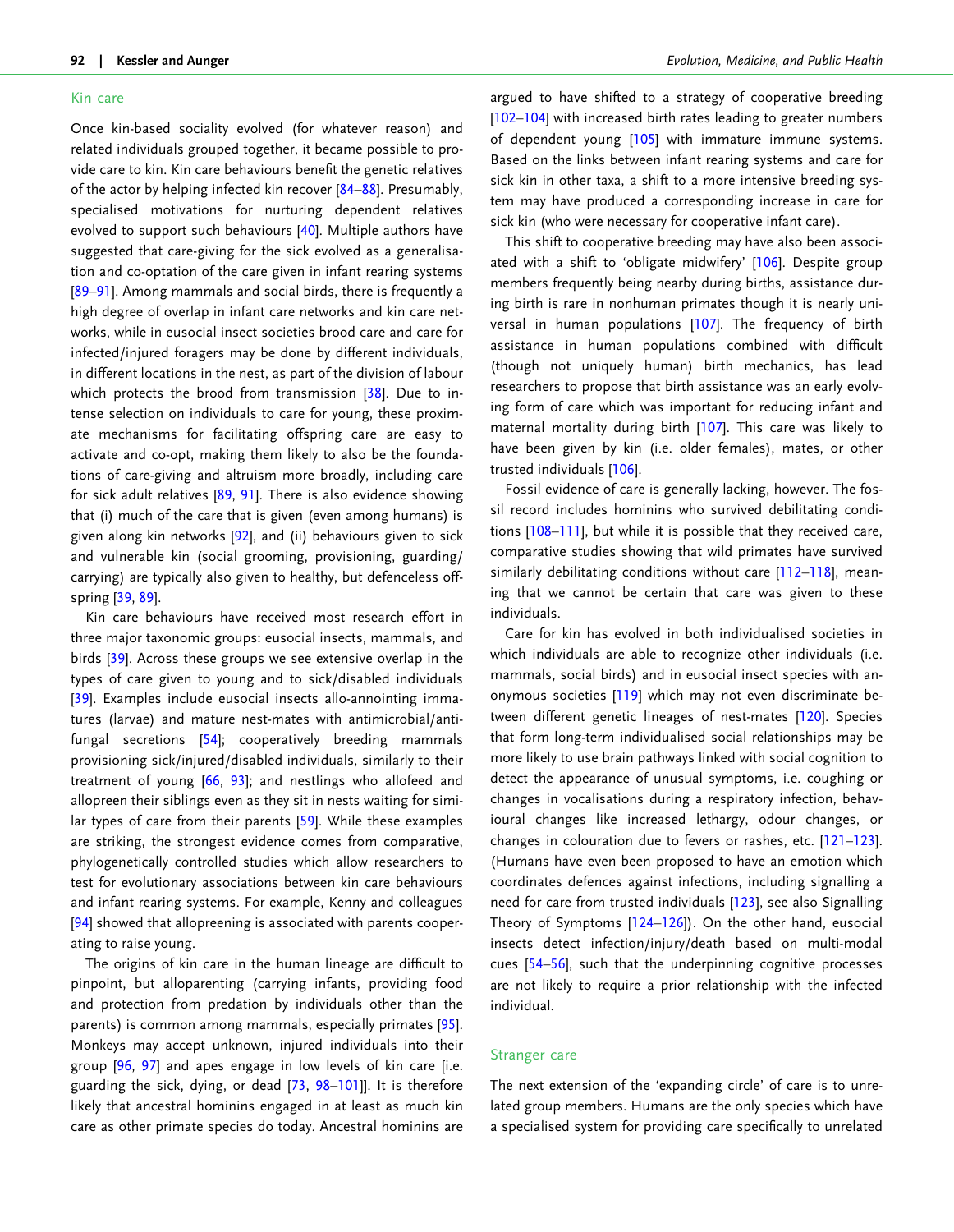<span id="page-6-0"></span>strangers. Many species live in large groups, but do not have a specialised care system to care for unfamiliar, unrelated individuals. Across the animal kingdom, there are examples of care being given to unrelated strangers (even of another species): birds exploited by brood parasites [\[127\]](#page-17-0), insect colonies that are parasitised by social parasite species (i.e. slave-making species [[128](#page-17-0)]), and eusocial insects with multiple genetic lineages in a nest that do not discriminate by kinship [\[120\]](#page-17-0). However, these do not count as examples of adaptive stranger care because each of these cases is likely due to a discrimination failure (and/or reciprocity, mutualism, etc.), not a distinct system of care for strangers. Here, we place stranger care in humans within an adaptive framework, however, we do acknowledge that stranger care could have also evolved as a by-product [[129\]](#page-17-0) of kin care which then intensified to become an adaptive component of the human healthcare system.

How stranger care evolved, and why it evolved only in humans, is puzzling. Due to inclusive fitness [\[88\]](#page-16-0) in the form of shared genes, this kind of care depends on reciprocation of care or some other form of remuneration to persist, as the practice is costly to the carer, energetically and in terms risking their own health, and by extension, the health of the close kin with whom they will be in subsequent contact. Disease transmission models show that while kin care has the advantage of improving recoveries while limiting transmission to those outside the close kin-group, stranger care increases cross-kin group trans-mission [[85\]](#page-16-0). It would therefore appear that group-level selection would also work against stranger care unless there were other group-level benefits, such as group-level reductions in infectious transmission rates, possibly thanks to more skilled and effective care provided by experts. These models also suggest that kin care may be a prerequisite for the evolution of stranger care; kin care may be necessary to deal with the increased transmission caused by cross-kin group infections that can arise from stranger care  $[85]$ . In other words, if the stranger carers (i.e. healers) get infected while giving care, they, themselves, will need care from others, including kin, while they recover. In this way, kin care supports the evolution of stranger care by helping infected stranger carers.

The models also indicate that it is easier for stranger care to become established in smaller, less dense groups [[85\]](#page-16-0). This evidence, combined with our knowledge of stranger care in modern forager-horticultural communities ([[130,](#page-17-0) [131](#page-17-0)], and see [[132](#page-17-0)] for an example of medicinal plant knowledge primarily, but not exclusively shared along kinship lines) suggests that stranger care networks can exist without biomedical institutions in lowdensity, small-size groups. Evidence from modern small-scale societies also suggests that small-scale stranger care can be motivated and maintained by economic reciprocity [\[130](#page-17-0), [131](#page-17-0)] and cultural transmission [[132](#page-17-0)], opening the possibility that it may have been similar in ancestral small-scale populations.

The proximate motivations and evolutionary mechanisms underlying stranger care are not yet fully understood. A primary, proximate motivation may have been reputational benefits, particularly if being a successful carer yielded status or other fitness enhancing benefits (power, prestige, wealth, access to mates, etc., for data from cross-cultural work [[133\]](#page-17-0)). Potential links between healing and religion may have also reinforced these dynamics [[134,](#page-17-0) [135\]](#page-17-0). Interestingly, cross-cultural analyses of ethnoscientific expertise suggest that medical knowledge for dealing with uncommon, but serious events are associated with secretive and proprietary behaviour [\[133\]](#page-17-0). This contrasts with the teaching behaviours that were associated with sharing subsistence and technical skills [[133](#page-17-0)]. We hypothesise that stranger carers may have offered specialised skills for dealing with uncommon conditions which kin carers may have been unable to treat.

The evolutionary mechanisms involved were likely complex, not mutually exclusive, and may have changed over evolutionary time depending on the social dynamics and epidemiological conditions. It is also conceivable that at times, stranger care may have been maintained by cultural dynamics, even when there was a net cost to the carer. Possible mechanisms creating selection for stranger care include direct reciprocity (carer receives a benefit in exchange for care), indirect reciprocity (carer receives a benefit, though not from the individual who received care), network reciprocity (a cluster of individuals provide care to each other), or multi-level selection (group-level benefits make groups with care able to outcompete groups that with no carers) [[136\]](#page-17-0). We expect that the combinations of mechanisms which supported the evolution of care were likely highly dynamic—due to continually changing epidemiological and social conditions.

This complex and potentially continually changing balance of selective pressures may be the ultimate reason why stranger care is especially vulnerable to failures of cooperation. Unlike kin care, where there are clear, inclusive fitness benefits to providing care, the benefits of providing stranger care can be indirect, dependent on the cooperation of many others, and delayed in time until cumulative, emergent effects result (i.e. grouplevel benefits). This makes stranger care especially fragile and may be the reason why it has not evolved in more species and even in our species, often gets reinforced by immediate direct benefits to the carer (i.e. payment from the recipient).

However, through these processes, stranger care does appear likely to have evolved as an element of increasing economic specialisation and divisions of labour, based on economic exchange and professionalisation [[137](#page-17-0)]. Some individuals became healers, just as other individuals took on other political and economic roles [[137](#page-17-0)]. In small-scale societies, these services were likely performed as occasional exchanges, with healers still having to produce their own food [\[137](#page-17-0)]. With larger scale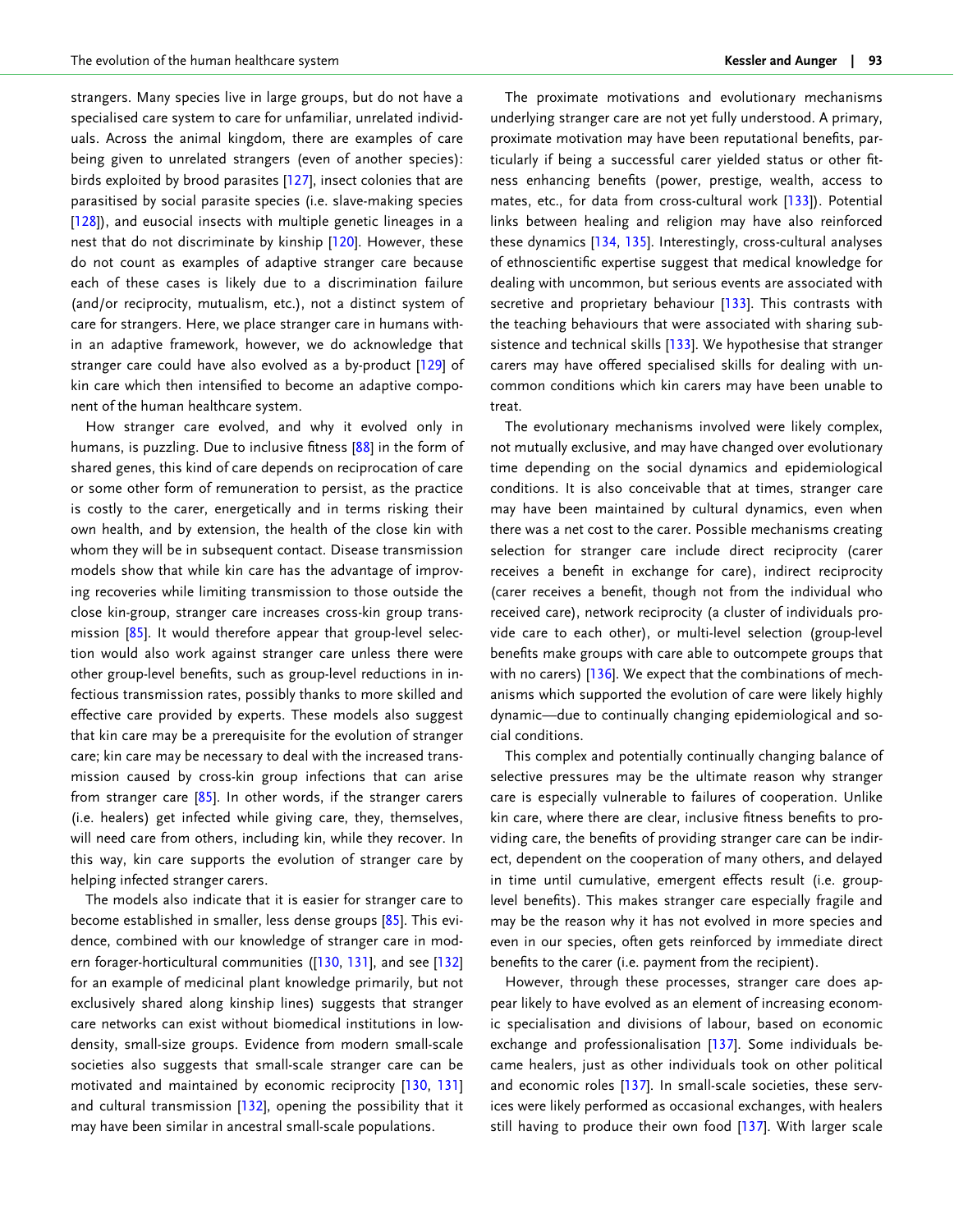<span id="page-7-0"></span>societies, individuals may have become increasingly specialised and been able to support themselves through these activities, becoming a 'profession' [\[137](#page-17-0)].

## COMMUNITY HEALTH BEHAVIOURS

Community health behaviours are the evolutionary roots of human public health practices and institutions. While care behaviours are generally direct interactions between a carer and a recipient, community health behaviours are indirect interactions in which individuals reduce the risk to the group. This can be done through interactions with the environment or through engaging in patterned social interactions (i.e. division of labour, synchronizing hygiene behaviours). That both care and community health behaviours are widespread across the animal kingdom suggests that the two types of behaviours probably have deep, intertwined evolutionary roots.

This evolutionary perspective does not conflict with historical perspectives that credit current public health practices with advances in civic hygiene in the 19th century and modern concepts of disinfection [[138](#page-17-0)–[140](#page-17-0)] and sanitation [\[141,](#page-17-0) [142](#page-17-0)]. While these modern understandings underpinned rapid developments in public health [\[138–142\]](#page-17-0), they do not undermine the evidence that the precursors to public health already existed in the behavioural repertoire of humans and other animals. Moreover, it is not necessary for a species to have a concept of hygiene in order to benefit from doing it, e.g. nest hygiene in birds [\[57\]](#page-15-0) and insects [[54](#page-15-0)].

#### Environmental protection

Similarly to how self-care evolved before sociality, environmental protection behaviours likely also predate sociality. These are hygiene behaviours in which an individual modifies the physical or biological environment to change the distribution of pathogens in that environment. Importantly, such behaviours are examples of niche construction [[39](#page-15-0), [143–147](#page-18-0)]—behaviours (and their consequences) that can mean there is not only genetic inheritance, but inheritance of environmental modifications, the latter of which can have an impact on the selection pressures faced by that species, and by other species living in that environment, such that evolutionary outcomes are different than they would otherwise be (e.g. allow otherwise deleterious traits to persist, or exacerbate and ameliorate competition between species). In this way, niche construction can be considered an independent evolutionary force that has an impact on the evolutionary history of the species living in that environment [[146](#page-18-0), [147](#page-18-0)]. In particular, hygienic behaviours can result in the inability of pathogenic species to take hold in the local environment, leading to a reduction in infection rates.

Whereas some healthcare behaviours are direct (in the sense of involving self-care or individual-to-individual interactions), the benefits to others from environmental protection are necessarily 'indirect,' as they only involve modifications to the environment in the first instance. The primary motivation of the behaviour is to modify the local niche; it is only the consequences of later interactions with those niche constructions that determine who benefits.

While environmental protection behaviours are widespread, the particular behaviours that are performed can be highly taxon specific, with extreme forms representing convergent evolution. Examples include strategies for reducing pathogens in nests: eusocial insects build antimicrobial/antifungal secretions into the walls of their nests [\[54\]](#page-15-0), while birds [[57](#page-15-0), [60](#page-15-0)] and nestbuilding mammals [\[67,](#page-16-0) [148\]](#page-18-0) may include anti-parasitic materials. Similarly, insects [\[54\]](#page-15-0) and humans, both of which live at high densities, dispose of their dead (see also reports in mice [\[149](#page-18-0)] and wolves [[150](#page-18-0)]). Though these particular behaviours are probably convergent, the proximate mechanisms underpinning them are likely to be multimodal and may vary across taxa according to which senses species use to perceive their environment. For example, insects rely heavily on odour cues to deter-mine when to dispose of the dead (see also mice [[149\]](#page-18-0)), while humans likely rely more heavily on behavioural, tactile, and visual cues for recognizing when someone has died. Overall, this pattern suggests that while environmental protection behaviours may be ubiquitous and ancient, some niche dimensions, like nest-building, may exert particularly strong selection for these behaviours, producing the convergences that we see in distant lineages.

In our lineage, the sophistication and scale of niche construction [\[151\]](#page-18-0) that we engage in—agriculture [\[152](#page-18-0)], animal domestication [\[153,](#page-18-0) [154\]](#page-18-0), building cities—is a derived state, in that it is far more elaborate than the nests built by nonhuman primates including other apes [[155,](#page-18-0) [156](#page-18-0)]. Our environmental protection behaviours are also unusually elaborate compared to other species; we build sewer systems, dispose of trash, and purify our water. While cities and other constructed environments did not evolve for the exclusive purpose of pathogen control, constructing them in ways that control pathogens may have contributed to their ability to persist over time. Environmental protection behaviours ([Table 1\)](#page-4-0) are fundamental aspects of human public health responses.

#### Organizational protection

A final step in the evolution of human care systems came with greater economic specialisation, through organized divisions of labour, institutionalization of care for strangers, and rules for coordinating or synchronising the hygiene behaviours of populations. We call this 'organisational protection'.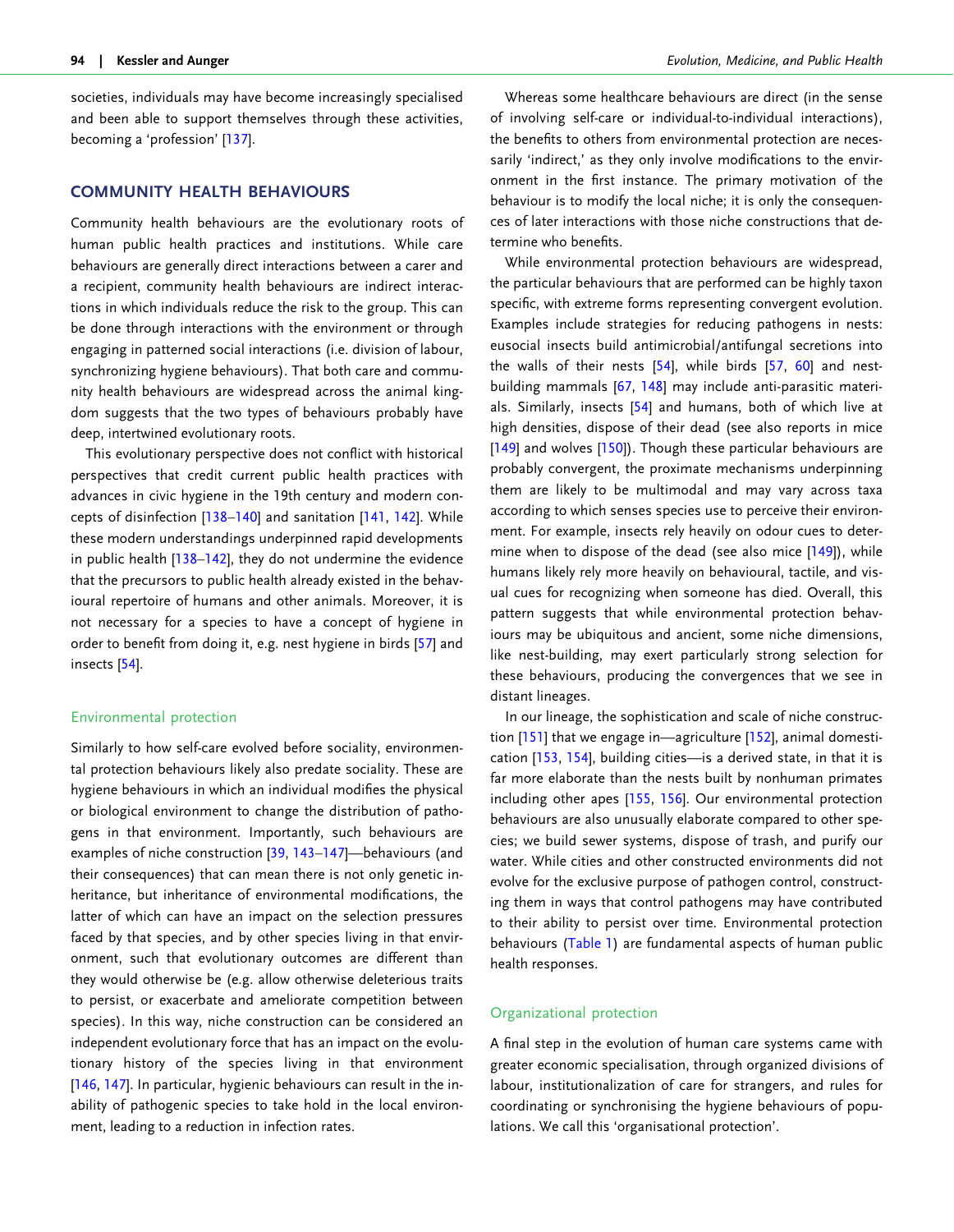<span id="page-8-0"></span>Organisational protection may have some (but likely not all!) of its evolutionary roots in environmental protection. Both types of protection may produce indirect benefits to the broader group and both frequently (but not always!) involve cleaning behaviours. However, the two types of protection have an important difference: organisational protection involves some form of group-level organisation, while environmental protection does not. For example, sanitation behaviours like disinfecting surfaces are environmental protection, however having a specialised subgroup of individuals perform this service for the group (i.e. sanitation workers) is a form of organisational protection. While the boundary between the two can be difficult to define, at their extremes the two concepts are very different. Environmental protection probably originally evolved to benefit the self, even before sociality evolved. Organisational protection requires coordinated patterning of behaviours of individuals in space or time, often via involvement in some institution, which alter the distribution of pathogens, i.e. division of labour or synchronised behaviours of groups. Notably though, organisational protection is not exclusively about the division of labour. An example of organisational protection which involves synchrony across individuals without a division of labour would be population-wide social distancing. It demonstrates spatial and temporal coordination.

Organizational protection is hypothesised to have been under strong selection during the Neolithic when human populations became more sedentary, engaged in more agriculture [\[152](#page-18-0)], and animal domestication [\[153](#page-18-0), [154\]](#page-18-0), and had denser, larger populations [[137\]](#page-17-0). This is argued to have changed the pathogens that humans deal with, potentially increasing the burden of helminths and faecal and water-borne illnesses, and making populations more vulnerable to crowd diseases [\[157](#page-18-0)], creating pressure on populations to devise institutions to provide environmental protection services (i.e. rules about cleanliness of water and food, disposal of sewage, etc.).

Stranger care was likely integrated into organisational protection as a type of division of labour. Groups of professional careers, such as nurses and other healthcare workers, started caring for strangers as a full-time activity. There were probably efficiencies involved in embedding both care and protection services in the same institutions since individuals can tend to change from at-risk to sick status without warning. Once instituted, support services such as administration of the institution itself became required as part of delivering protection and care.

A similar form of organisational protection, although not for strangers, is present in some eusocial insect species. In these societies, community health may be undertaken by particular castes who engage in behaviours that provide benefits to the entire colony, such as removing the dead or blocking entry to the colony by diseased individuals  $[38]$ . The ways in which organizational protection is delivered differ in important ways in eusocial insects and in humans. In eusocial insects it happens through the behavioural decisions of individuals belonging to the appropriate caste (bottom-up organization), which are stimulated though cues given by the recipient (e.g. chemical [\[54\]](#page-15-0), behavioural [\[56\]](#page-15-0), etc.). In humans, organisational protection can emerge through the behaviour of individuals acting on their own initiative (voluntary social distancing by the American public during H1N1 [[158\]](#page-18-0)), through community-led mask sharing and protests for border closures during COVID-19 in Hong Kong [\[159\]](#page-18-0)) and/or through top-down policy directives (i.e. governments  $[160]$  $[160]$ , see also  $[161]$  $[161]$ ).

Similarly, the selective pressures driving the evolution of organisational protection in the two taxa likely differ. In eusocial insects, it occurs primarily through kin selection, due to the typically high level of kinship between nest-mates [\[37\]](#page-15-0). In humans, it likely occurs through complex and dynamic selective processes, similar to those driving stranger care  $[136]$ . This may include multi-level selection in which the individuals benefit, contribute to benefiting their kin, and also benefit unrelated others, creating group-level selection and indirect reciprocity effects [[136\]](#page-17-0). Coordinated behaviours which change the distribution of pathogens in space or time are also likely to be reinforced by network reciprocity [[136\]](#page-17-0) and processes of environmental inheritance [\[143,](#page-18-0) [144](#page-18-0), [146](#page-18-0), [147,](#page-18-0) [151\]](#page-18-0). Similarly to stranger care, organisational protection also creates significant inter-dependence among participants, and is expected to be fragile to the preconditions for such inter-dependence, such as trust and the reliability of punishment for defectors [[162](#page-18-0), [163](#page-18-0)]. This may be why organisational protection, like stranger care, is often professionalised (many public health jobs) and reinforced with forms of immediate benefits like payment. These benefits may be a form of direct reciprocity when the payment comes from the recipient of the service or indirect benefits when it comes from a larger collective (like a town or company). These benefits are immediate in that they are not an emergent benefit, like a reduction in pathogens due to the behaviour of the group.

# INTEGRATION OF CARE AND PROTECTION INTO A 'HEALTHCARE SYSTEM'

Understanding how the elements of the healthcare system evolved is important for the field of public health because it enables us to understand when, why, and how the different forms of care and community health behaviours interact to modify disease transmission ([Fig. 3](#page-9-0)). As each element of the healthcare system evolved in interaction with the pre-existing elements ([Fig. 2\)](#page-3-0), the older elements of the healthcare system likely supported and facilitated the evolution of the laterevolving elements. This perspective should also help us understand where the system might be fragile or break down (see later discussion).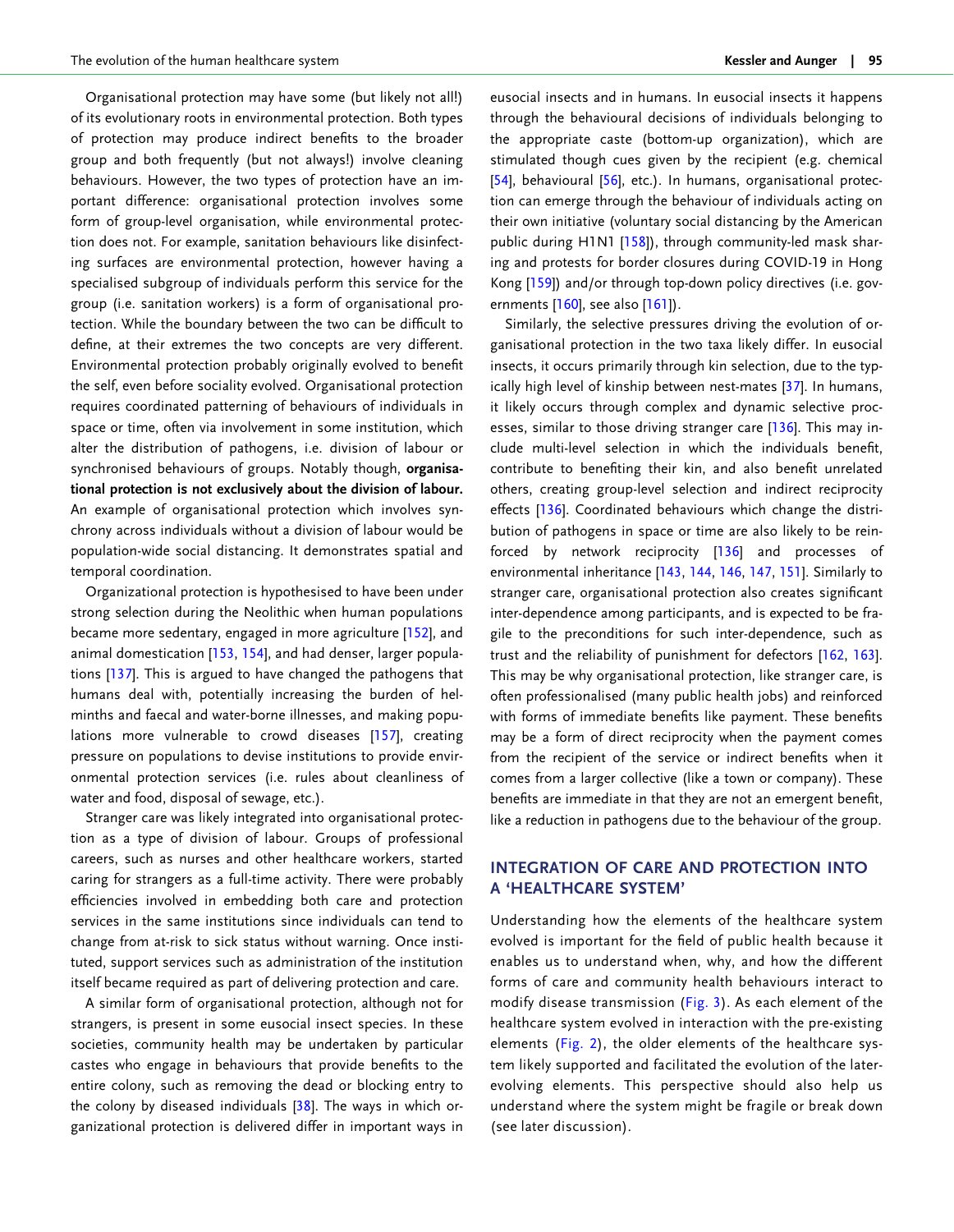<span id="page-9-0"></span>

Figure 3. A conceptual diagram showing the hypothesised interactions between the different elements of the human healthcare system. The large circle shows the feedback loops between care mechanisms that decrease exposure risk in the population (green arrow pointing to self-care, environmental protection, organisational protection) and those that may increase it (red arrow pointing to kin care and stranger care). Because kin care and stranger care have the potential to bring susceptible carers in contact with infected individuals, these activities should increase selection for risk reduction (self-care, environmental protection, organisational protection). Feedback loops also exist within these two categories of risk reduction and risk increases. Self-care avoidance, environmental protection, and organisational protection should each decrease the selection pressure for the others, because they all reduce disease spread. Similarly, stranger care should increase the need for kin care, due to increased transmission across kin groups [[85\]](#page-16-0)

The addition of each new element to the system has the potential to increase and/or decrease selection on the preexisting elements. Figure 3 is a conceptual diagram showing the hypothesized interactions between the different types of care and protection. Self-care and environmental protection were early evolving forms of transmission risk reduction ([Figs 2](#page-3-0) and 3). With the evolution of sociality, individuals engaging in social interactions were more limited in the extent to which they could limit transmission via self-care (i.e. avoidance), but had opportunities to engage in kin care. Kin care produced interactions between susceptible carers and infected individuals, likely increasing selection for risk reduction (self-care, environmental protection, and organizational protection). In humans, trade-offs are also predicted between the two care-networks (kin and stranger). Because stranger care facilitates cross-kin group spread, it is likely to increase the need for kin care  $[85]$  $[85]$  $[85]$  (i.e. stranger carers who become infected by the strangers to whom they give care will

seek care from kin, as well as possibly other stranger carers). Organisational protection evolved via kin selection in insects and via complex selective pressures in humans (e.g. multilevel selection, indirect reciprocity, etc.). In both taxa, individuals live in large, dense populations which are dependent on one another for food, shelter, extra-maternal care of young [\[164](#page-18-0)]). This likely creates intense selection for mechanisms that reduce disease transmission by magnifying the effects of self-care (i.e. avoidance) and environmental protection (i.e. cleaning). Organisational protection encompasses the group-level spatial and temporal patterns through which humans and insects slow disease transmission (i.e. creating a more modular contact structure through divisions of labour or synchronising behavioural defences). In eusocial insects this occurs through the reproductive caste system, in humans frequently via facultative economic specialisation.

[Table 1](#page-4-0) outlines these similarities in healthcare behaviours; the table is organized by behaviour category. The table shows there are close analogues in behavioural terms between kinds of care and protection in these different animal groups, especially across all groups for the evolutionarily oldest forms like self-care, kin care, and environmental protection. For example, social insects, birds and mammals all perform hygiene behaviours to ensure that their domestic environments are kept clean. It is not surprising that the more recently evolved aspects of the human healthcare system—that is, stranger care and organisational protection—are observed less widely in other species. Organizational protection, which is shared only with eusocial insects, must be a result of convergent evolution, given the great phylogenetic distances between humans and insects. Stranger care appears to be uniquely human. [Supplementary](https://academic.oup.com/emph/article-lookup/doi/10.1093/emph/eoac004#supplementary-data) [File 1](https://academic.oup.com/emph/article-lookup/doi/10.1093/emph/eoac004#supplementary-data) presents a number of hypotheses which can be tested using cross-species studies and/or cross-population studies to support or refute our model for the evolution of the human healthcare system.

# APPLICATION TO COVID-19

Today, humanity is responding to COVID-19 using the human healthcare system. In this section, we first explain how our behavioural responses to COVID-19 are similar to the responses that other species have to infectious diseases [\(Table 1](#page-4-0)). Because the different kinds of care evolved under different circumstances, at different points in our evolutionary history, as responses to different kinds of problems, and under different selection pressures, they are unlikely to be perfectly coordinated in their current form. We then show how three types of evolutionary conflicts occur between elements of the healthcare system and inhibit our response to this recent pandemic.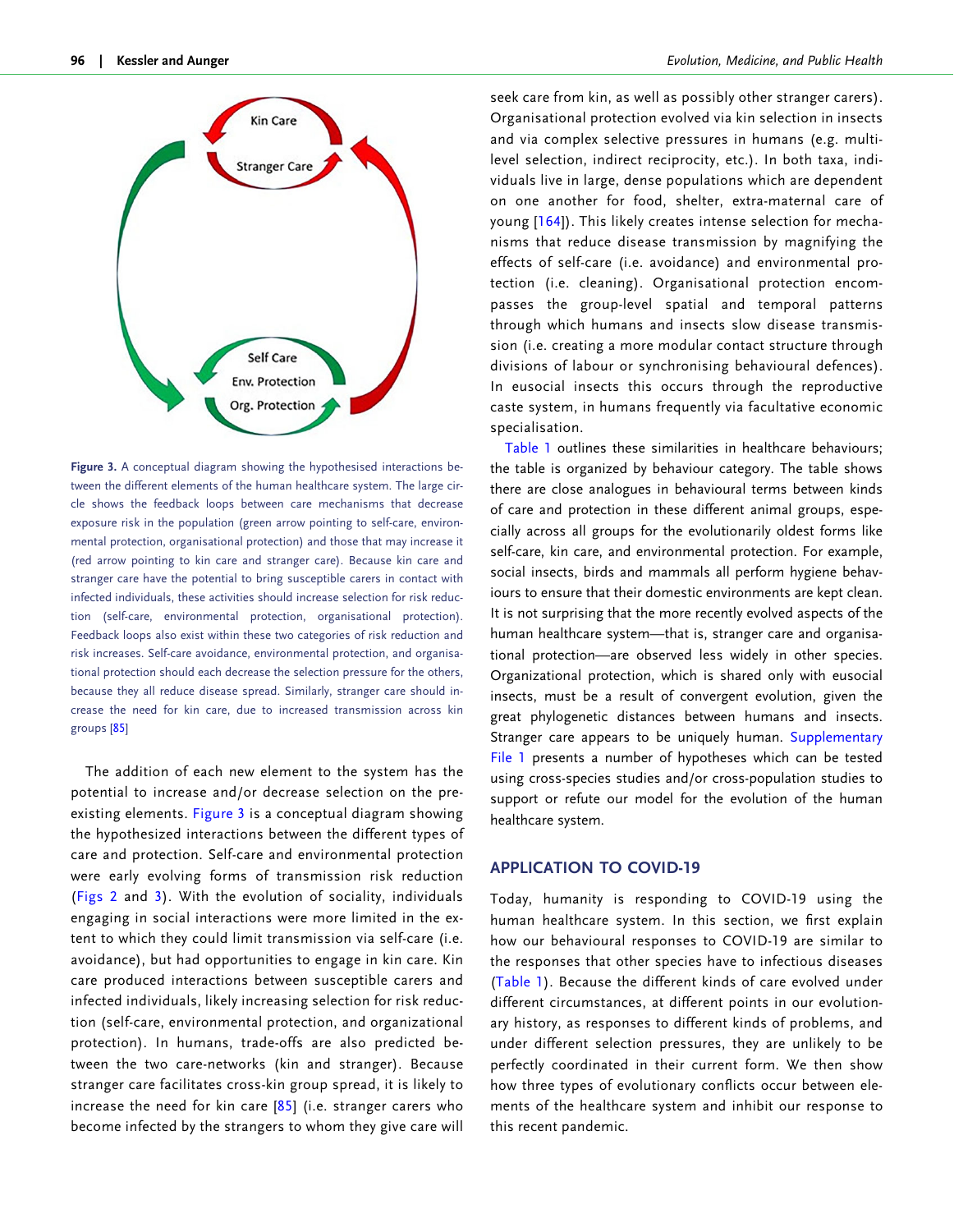## <span id="page-10-0"></span>Applying [Figure 3](#page-9-0) to our COVID-19 responses

When we examine our responses to COVID-19, it becomes clear that the interactions and feedback loops between the different types of care that are depicted in [Fig. 3](#page-9-0) also apply to our COVID-19 responses. While many of these observations may seem painfully obvious and trivial in hindsight, this was not the case before the pandemic. As a result, we believe that an explicit discussion of the evolutionary dynamics is worthy of examination—particularly since these processes and feedback loops are still, at the time of writing, ongoing as we experience novel variants and new waves [\[165,](#page-18-0) [166\]](#page-18-0).

We would also stress that evolutionary explanations do not supersede or negate the importance of political, socioeconomic, historical or cultural differences in populations. Instead, these differences can and should be understood as occurring within the context of this evolutionary framework. The current diversity of healthcare systems exhibited by human populations across the globe are the results of the interactions between selective processes over evolutionary time [\(Fig. 2](#page-3-0)) and local proc-esses of niche construction [\[143](#page-18-0)], ecological inheritance [[143](#page-18-0), [144,](#page-18-0) [151\]](#page-18-0), and cultural evolution [\[167–169\]](#page-18-0). This includes both the globally dominant biomedical systems and the systems used by more isolated populations (e.g. [\[131,](#page-17-0) [132\]](#page-17-0)). While our study focuses largely on healthcare systems over evolutionary time, this does not dismiss the importance of socio-political or cultural factors—including historical drivers of current structural inequality [\[170](#page-18-0), [171](#page-18-0)], poverty [\[172\]](#page-18-0), recent experience with viral epidemics (e.g.  $[173]$  $[173]$ ). Therefore, the current healthcare system of any group is the result of both its deep evolutionary history and its more recent and rapid political and cultural dynamics (including historical drivers of current structural inequality and poverty, e.g. [\[170–172,](#page-18-0) [174\]](#page-18-0)). Although they work on slightly different time scales (biological evolution generally being slower than cultural processes), biology and culture interact and are not entirely independent. In order to fully understand how healthcare systems change and respond to pandemics like COVID-19, we need to understand both the evolutionary and sociocultural processes at work.

In general, feedback loops and trade-offs are visible between the types of care and protection. Countries that rapidly invested in environmental/organisational protection (wearing masks in public, conducting contact tracing and isolating exposed individuals) did not (at least initially) have to resort to the widespread avoidance behaviours seen in other nations (long nation-wide lockdowns), i.e. Taiwan and South Korea [\[175–177\]](#page-18-0). Similarly, countries with rapid avoidance strategies (lockdowns & social distancing, i.e. New Zealand and Vietnam [\[173,](#page-18-0) [178\]](#page-18-0)) and/or environmental/organisational protection strategies (wearing masks in public, conducting contact tracing and isolating exposed individuals [[175–177\]](#page-18-0)) have endured lower caregiving costs and their stranger care facilities (e.g. hospitals and

care-homes) were less likely to become overwhelmed like in Italy [\[179](#page-18-0)-183]: and New York, USA [184-186], (for review of national comparisons [[16](#page-14-0), [23](#page-14-0)]).

Similarly, the feedback loops between kin and stranger care are also visible in our COVID-19 responses. During COVID-19, stranger care facilities were initially major conduits of infection [\[187](#page-19-0)], with some nations reporting high numbers of infections occurring in hospitals [[188](#page-19-0)–[190](#page-19-0)] and care homes [\[191–195\]](#page-19-0) or among healthcare workers [\[196–198](#page-19-0)], which can then be seeded back into the community. As stranger care networks become overwhelmed, kin care networks have served a supportive role and absorbed the overflow. At times, people have either been denied stranger care for all but the most severe cases [\[199–202\]](#page-19-0) or have voluntarily withdrawn due to fears of becoming infected [\[203–206](#page-19-0)]. That is, in places where it is known that stranger care is unlikely or a dangerous source of novel infection, sick individuals avoid going to hospitals and experts, and likely rely on kin care. Indeed, we see that once transmission is established within a community, it also travels along kin networks within households [[207](#page-19-0)], with spouses (who likely provide care) and older people being particularly vulnerable [\[208](#page-19-0)]. This reliance on kin care instead of expert strangers may be a result of the deeper evolutionary history of kin care.

Many of the behavioural controls employed by societies facing COVID-19 [\[41\]](#page-15-0) are designed to motivate organisational protection responses in the population. These can include grouplevel lockdowns [[16](#page-14-0), [41](#page-15-0)], changing the contact structure of the population through 'social bubbling' [[42](#page-15-0)], shielding vulnerable groups [\[43\]](#page-15-0), and closing borders [[17](#page-14-0), [44\]](#page-15-0).

An example of the complex feedback loops currently occurring between these evolutionary/biological and socio-cultural processes is happening as novel COVID-19 variants evolve. Political and cultural differences in how populations contain the virus may make the probability of new variants arising nonrandom [[209,](#page-19-0) [210\]](#page-19-0). Populations with higher transmission rates may have a higher likelihood of having novel variants evolve [\[210](#page-19-0)]. This exerts biological selection (increased death and disease when variants are more deadly or more transmissible) on that population and also on other populations which may be vulnerable (possibly due to structural inequality in access to healthcare resources including vaccines). Simultaneously, the pandemic is currently exerting pressures for cultural evolution of our healthcare systems, i.e. how do we want to change our healthcare systems to be more robust to the pandemic? Will this involve greater environmental or organisational protection? Increased investment in stranger care facilities like hospitals and vaccine distribution sites around the globe?

The changes that populations make to their healthcare systems are emergent effects of changes in the patterning of healthcare behaviours performed by the individuals in those populations. These emergent effects can produce changes in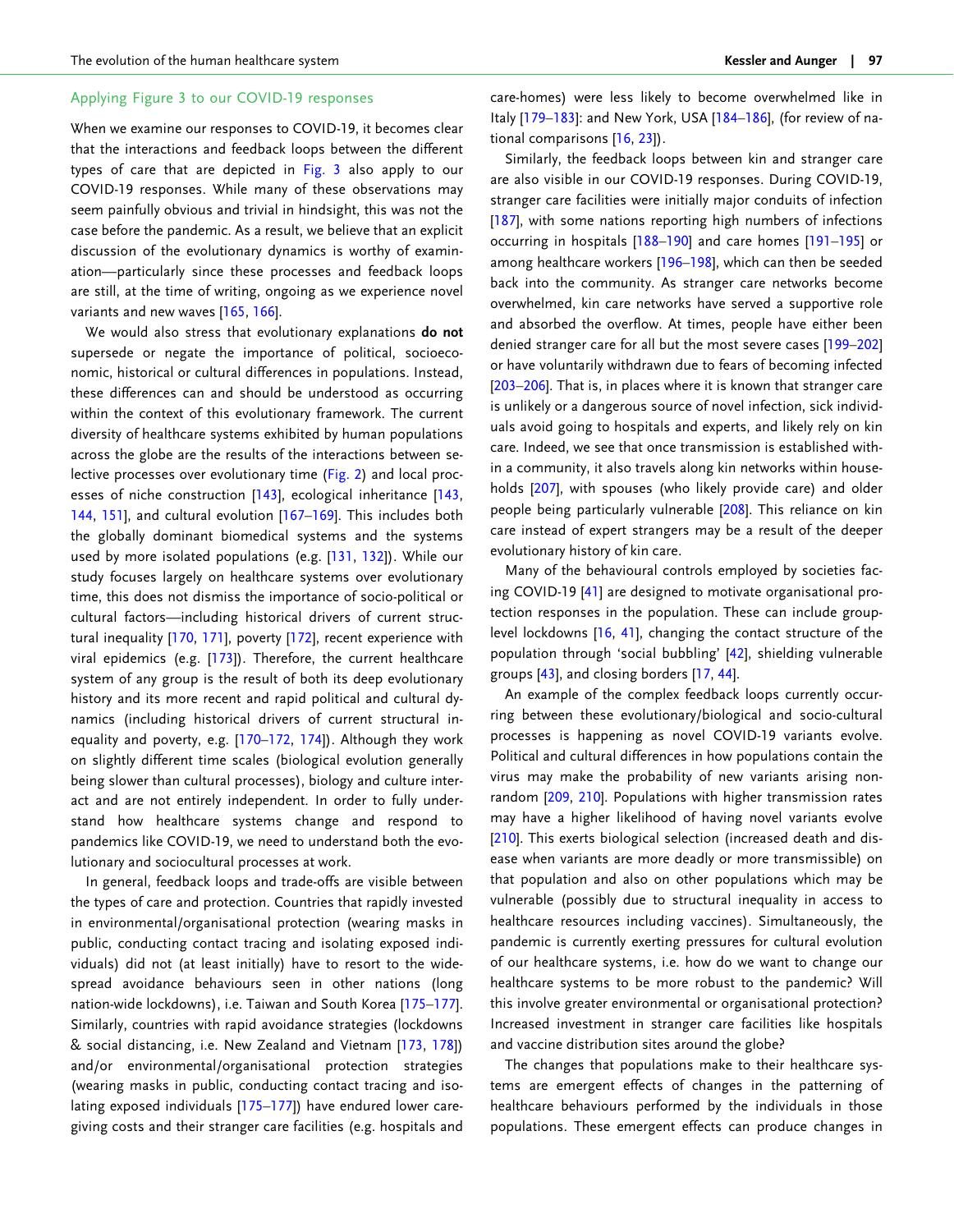<span id="page-11-0"></span>the separate components (e.g. stranger care) and, through the interactions of the components, on the system as whole (as in [Fig. 3](#page-9-0)). Thus healthcare systems can change as a result of selective processes occurring primarily on individuals, without the healthcare systems themselves needing to reproduce or die like biological entities.

## Conflicts and mismatches within the healthcare system

Despite the long evolutionary history of our healthcare system, it does not operate as a unified whole. The feedback loops described above illustrate the complex web of selective processes operating within the different, interconnected components of the contemporary healthcare system. Here, we describe three types of related conflicts occurring within the system: (1) conflicts based on opposing selection pressures being exerted on individuals, (2) evolutionary mismatches (when the evolved response to a problem no longer matches with the current modern context [\[211](#page-19-0), [212](#page-19-0)]) and conflicts based on 'displacements'—when an evolutionarily older form of care is currently dispensed through a more derived form of care, causing the two forms of care to work against each other. While evolutionary mismatches typically occur when the response no longer fits the current modern context [[211](#page-19-0), [212\]](#page-19-0), here we show that similar conflicts occur when an ancestral response is superseded by a derived response.

1. Conflicting pressures at the level of the individual: Figure 4 illustrates the potentially competing selection pressures exerted on individuals as they decide whether to obey or resist government restrictions designed to reduce disease transmission. Individuals balance selective pressures to maximize their individual reproductive fitness (secure resources for survival and reproduction, find mates), maximise their inclusive fitness (keep offspring and kin healthy), and receive benefits from group-level dynamics (contribute to reducing community transmission) [[213\]](#page-19-0).

We can look at these conflicts from the perspective of lifehistory theory [[214,](#page-19-0) [215\]](#page-19-0), which predicts that individuals should respond to these different selective pressures differently according to their stage of life. This theory can explain some of the dynamics that we see occurring currently [[213](#page-19-0)]. For example, demographic groups that have been criticised for not abiding by social distancing guidelines include young adults [[216–](#page-19-0)[220\]](#page-20-0), who are less at risk from COVID-19, may not be caring for offspring, and are under strong selective pressure to prioritise their individual fitness [[213](#page-19-0)]. Similarly, adult workers have resisted staying at home or closing businesses when they have not been accompanied by sufficient financial support to enable businesses to stay afloat and enable them to support their families [\[221](#page-20-0), [222](#page-20-0)]. In both cases, government policies have requested that individuals prioritise group-level demands over the strong selection pressures to maximise individual and inclusive (kinbased) fitness. Given these strong selective pressures, perhaps the surprising result is not that people violated lockdown orders, but that people abided by them at all.

It is also worth noting that the balance of these selective pressures will be continually re-evaluated and change over



Figure 4. A conceptual diagram showing the multi-level selection pressures that influence whether individuals chose to comply with group-level disease control policies. Compliance or resistance will likely be determined by how well the group-level pressures align or conflict with individual-level and kin-level pressures. Note that the relative importance of the different levels may differ according to life stage, e.g. young adults, parents raising offspring, older people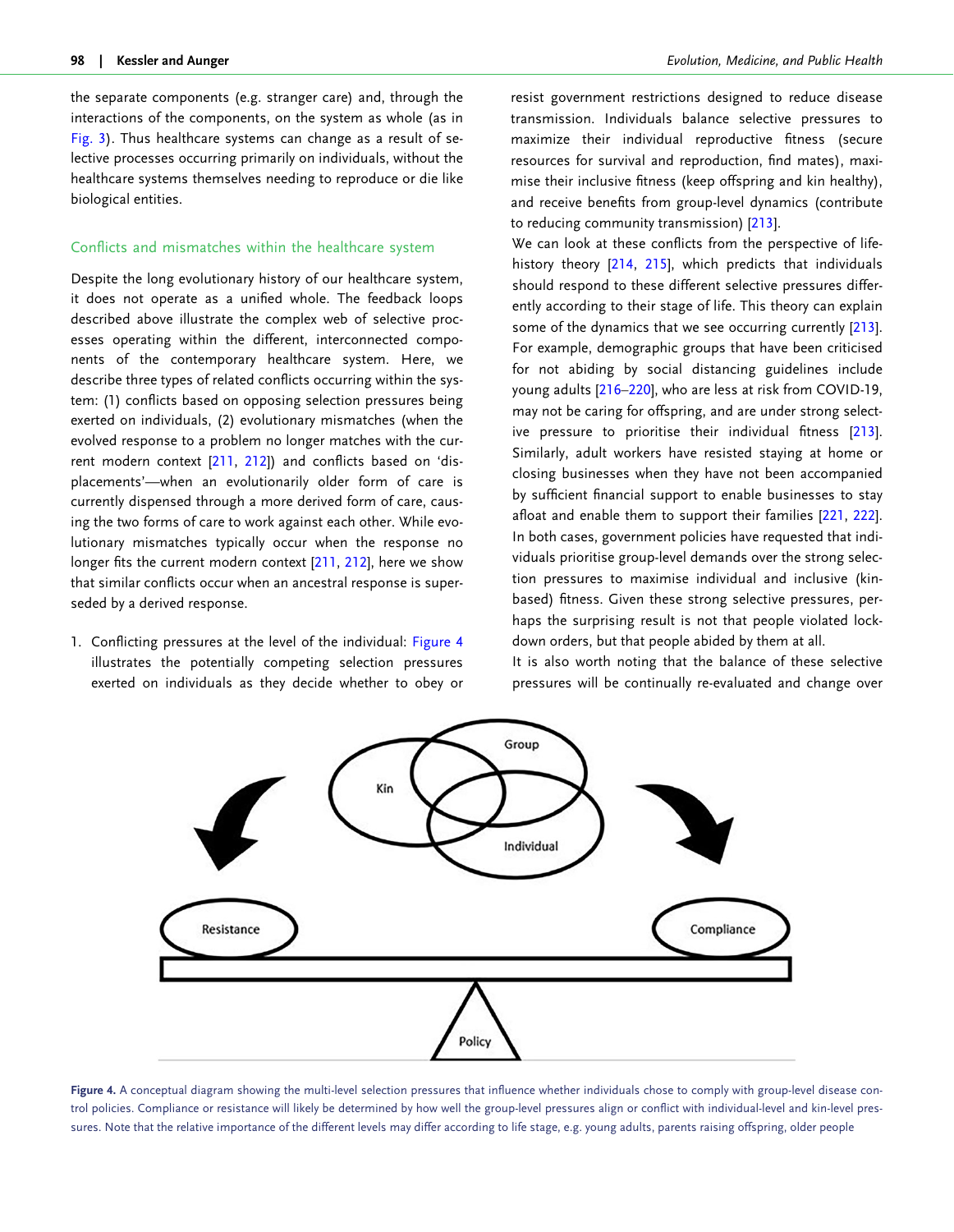<span id="page-12-0"></span>time. In particular, continuing to abide by lockdown orders becomes more costly over time (more missed opportunities for interaction, greater financial losses, while disease risks decrease), causing adherence to decrease. This is not 'be-havioural fatigue [\[223](#page-20-0)],' but a reflection of the changing balance of selective pressures over time.

- 2. Evolutionary mismatch: Globalisation has produced numerous mismatches between our healthcare behaviours—which evolved in small, local, kin-based communities—and our current globalised environment. We live in a world where people, pathogens, and healthcare resources can move across the world in hours. Yet, repeated waves of COVID-19 have demonstrated that even as newly evolved variants spread globally, we have struggled to build and sustain an effective global response. This includes nations responding slowly to scientific evidence of threats that are far away across the globe, and once the threat is recognised, a failure to distribute resources like vaccines on a global scale (i.e. vaccine nationalism, wealthy nations hording vaccines [\[224–](#page-20-0) [227\]](#page-20-0)). While the causes of these failures involve complex socio-political dynamics, including histories of structural violence, colonialism, and entrenched inequality [[224\]](#page-20-0), they likely also reflect that our healthcare behaviours evolved in small, kin-based communities [[85](#page-16-0)]. As a result, we may have an evolved tendency to focus on local threats and to prioritise giving care to the communities we perceive as our ingroup—to the extent that we may ignore more serious, but geographically distant threats like a novel COVID-19 variant or refuse to equitably share resources like vaccines with members of distant communities [[224–227\]](#page-20-0). This understanding of how our evolutionary history may make global coordination fragile, in no way serves to justify our failures [\[228](#page-20-0)]. Instead, it highlights the need for actively counteracting these tendencies with information campaigns which emphasise the interconnectedness of our populations today.
- 3. Evolutionary displacements: This occurs when the typical services of older components of the healthcare system (selfcare and kin care) are being dispensed through newer components (stranger care, organisational protection). In humans it reflects an overall trend towards increasingly large-scale, centrally-controlled societies in our species [[211](#page-19-0), [229\]](#page-20-0). [Table 2](#page-13-0) describes a number of displacements that are occurring during COVID-19, causing the different components of the healthcare system to work against each other. An example of a displacement is a shift from primarily personalised, trust-based kin care to impersonal, globalised stranger care.

Human care-giving behaviours likely evolved in small, kinbased communities  $[85]$  $[85]$  $[85]$ , where care was given within an existing kin relationship or after personally negotiating treatment from a trusted stranger carer (i.e. healer). In the context in which care evolved, trust was likely to be a reasonable proxy for local expertise—kin carers would be in a position to be knowledgeable about the health of their family members and they (and local stranger carers) would potentially also have knowledge about local pathogens and treatments. This is a stark contrast to how our current, globalised healthcare systems operate. Today, medical expertise is rarely a locally-acquired form of knowledge. Biomedical expertise is acquired through years of study and practice in centralised institutions (medical schools, hospitals, etc). As a result, biomedical experts (e.g. doctors) typically have professional, rather than intimate, relationships with their patients. Moreover, a substantial portion of global healthcare, particularly pandemic care, is determined based on the impersonal expertise of international experts who devise large-scale policies that are administered to populations. This means that although we have an evolved preference for kin care, it is being displaced by an impersonal and globalised stranger care system. This displacement can lead to patients valuing (possibly inaccurate) health advice they get from kin or other trusted sources over the expert advice of doctors, and causing kin care and current stranger care systems to work against each other. Vaccine hesitancy based on information from family [[241\]](#page-20-0) or religious figures [\[242](#page-20-0), [243\]](#page-20-0) are examples of this occurring during the COVID-19 pandemic.

Improving our understanding of the evolutionary conflicts inherent in healthcare systems will help us to predict and prevent our healthcare systems from breaking down under pressure from pandemics. In particular, a reoccurring finding of this study is that the more recently evolved healthcare behaviours like stranger care and organisational protection (in humans) may have evolved and been maintained by more complex selective pressures than just individual level benefits or kin selection. Interestingly, these behaviours may have evolved in low density, kin-based communities and been maintained through delicate and dynamic balances of multi-level selection and forms of reciprocity, i.e. direct, indirect, and network reciprocity [\[136\]](#page-17-0). These evolutionary mechanisms are more fragile and break down due to failures of trust or cooperation. This may explain why we do not see these types of healthcare behaviours in more species and why, in our species, they are frequently reinforced through professionalisation and formalised benefits (payments given directly by the recipient or indirectly from a collective).

## **CONCLUSION**

In this study, we have developed a novel framework for studying healthcare systems. Our evolutionary approach defines the healthcare system as an emergent result of the interactions between individuals, pathogens, and the environment, making it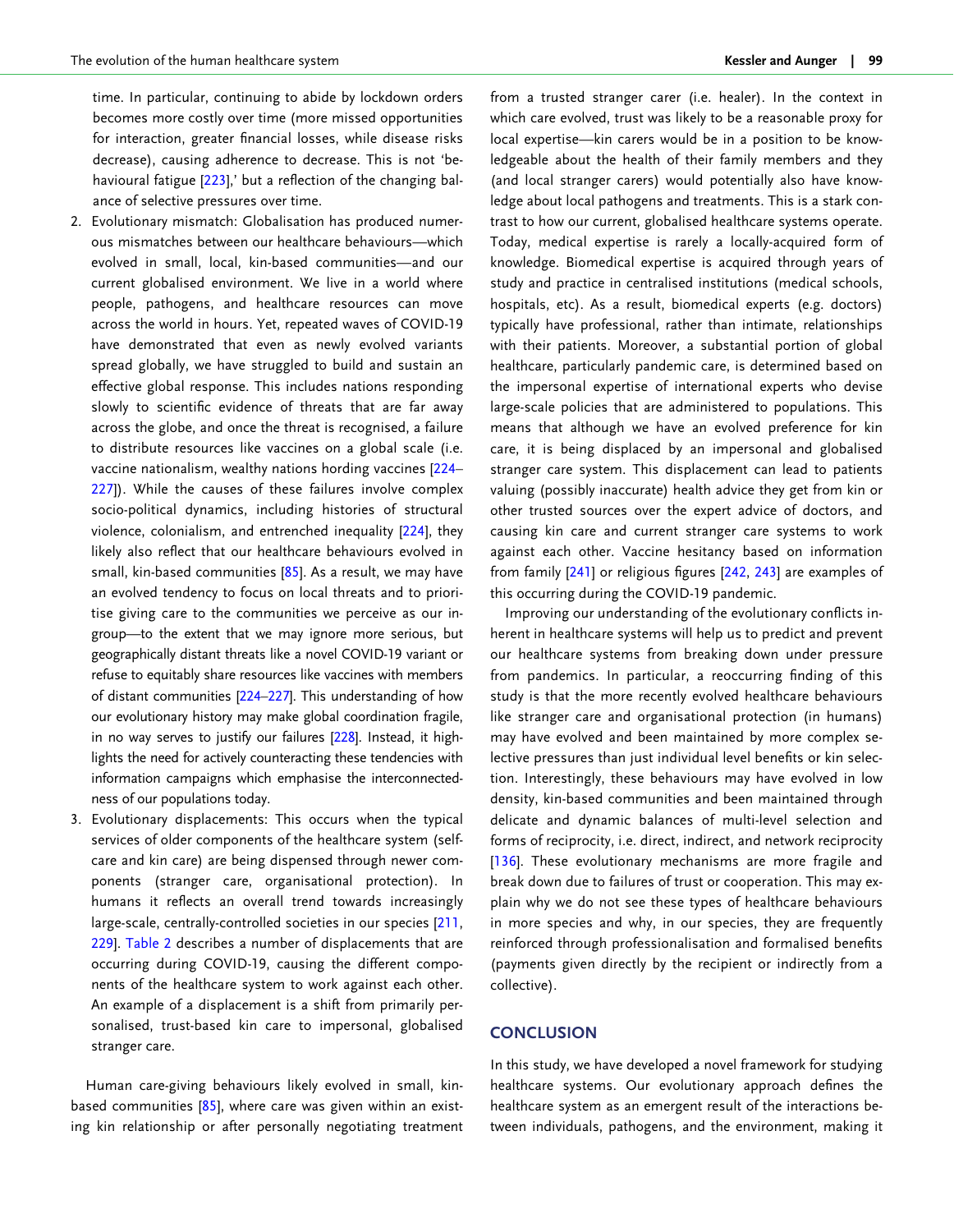<span id="page-13-0"></span>Table 2. Displacements that generate conflicts between different components of our healthcare system during our response to COVID-19

| Conflict                                                               | Evolutionary context                  | Current context                   | COVID conflict examples                                                                                                                                                                                                                                                                                                                                                             |
|------------------------------------------------------------------------|---------------------------------------|-----------------------------------|-------------------------------------------------------------------------------------------------------------------------------------------------------------------------------------------------------------------------------------------------------------------------------------------------------------------------------------------------------------------------------------|
| Germ theory and bio-<br>medical diagnostics                            | Self-care, kin care                   | Stranger care, Org.<br>protection | Germ theory [230], biomedical diagnostics,<br>and contact tracing detect cases before<br>people have symptoms that are detectable<br>through face-to-face observations.                                                                                                                                                                                                             |
| Tracking app, contact<br>tracing teams                                 | Self-care, kin care,<br>stranger care | Org. protection                   | The management of information about who<br>was infected was previously done informal-<br>ly through face-to-face care-giving contacts.<br>It is now done on large scales through<br>specialised groups (contact tracers and<br>apps), sometimes leading to people refus-<br>ing to be tracked [231, 232].                                                                           |
| Care homes                                                             | Kin care                              | Stranger care                     | Elder care has been outsourced from kin<br>care to stranger care, leading to families<br>demanding to have loved ones released<br>from care homes affected by COVID-19<br>$[233]$ .                                                                                                                                                                                                 |
| Quarantine centres for<br>mild cases                                   | Self-care, kin care                   | Stranger care                     | China introduced quarantine centres for<br>mild/moderate cases [234], thus outsourc-<br>ing this care from self-care & kin care to<br>stranger care, to increase compliance with<br>isolation requirements and reduce intra-<br>family and community transmission.                                                                                                                  |
| Psychological trauma in<br>stranger care workers<br>and their families | Stranger care                         | Org. protection                   | Stranger care is increasingly dispensed on a<br>greater scale and through dedicated institu-<br>tions (i.e. hospitals), preventing care-givers<br>from refusing to give care when the risks<br>are too high for themselves and their kin<br>[235]. This can lead to (1) care-givers expe-<br>riencing trauma [236, 237] or (2) strikes/<br>threats of quitting by carers [238-240]. |

possible to make comparisons between the care and protective behaviours of different species over evolutionary time. By focusing on the different selective pressures driving different types of healthcare behaviours, we see that there has been both continuity and extensive change over time within and across lineages. Self-care and environmental protection are basal and ubiquitous healthcare behaviours, while kin care is characteristic of social species and stranger care is uniquely human. Organisational protection evolved convergently in eusocial insects and humans. In our lineage it is these evolutionarily younger components that evolved through delicate balances of complex selective pressures (multi-level selection, forms of reciprocity), which have proven the most vulnerable to breaking down.

We believe that this evolutionary perspective provides a powerful framework for understanding and predicting how healthcare systems evolve in response to selective pressures both in the past and how they may continue to change in the future. This is relevant for understanding care-seeking and caredelivery at individual, family, institutional, and group (community/national/international) levels. Ours is one of the few approaches to note that there are various kinds of conflicts of interest operating within and between levels of organization that can impact on the effectiveness of messaging and policy directives intended to influence behaviour at these levels. Moreover, this application has illuminated two additional types of conflicts (evolutionary mismatches and displacements) within healthcare systems which may contribute to the fragilities of,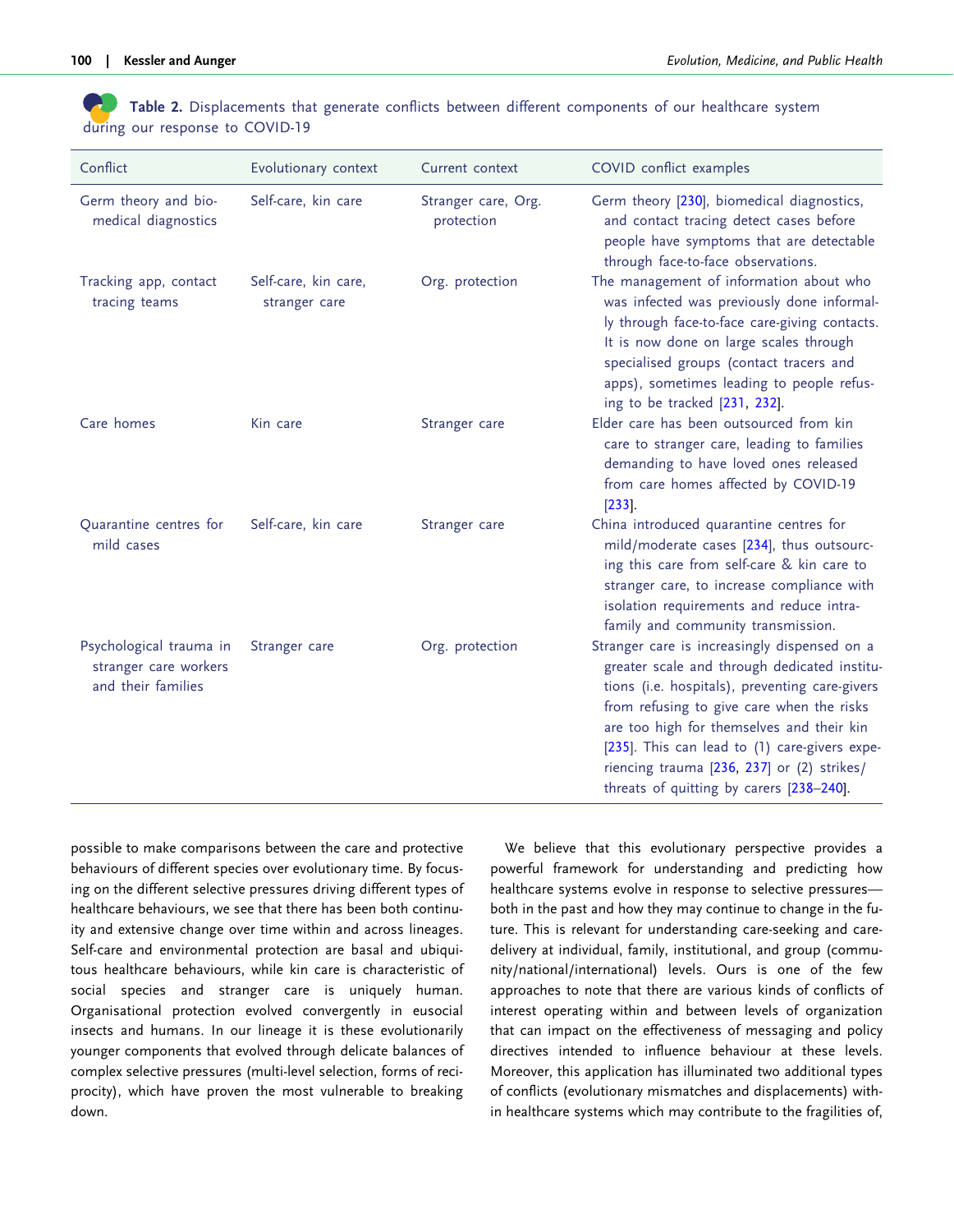<span id="page-14-0"></span>and failures in, pandemic responses. Adequate management of these conflicts is necessary to ensure efficient responses to some healthcare problems, especially in cases of emergencies like pandemics.

We argue that our framework is an important backdrop as populations consider if and how to change their health systems to be more robust to COVID-19 and future pandemics. A major contribution of our study is to highlight the evolutionary origins of some of the conflicts that are occurring (conflicting selective pressures on individuals, evolutionary mismatches between the context in which our healthcare behaviours evolved and our globalized world of today, and displacements between different types of care). We hope that this perspective will enable us to better understand how these evolutionary conflicts interact with, and potentially compound, the socio-political factors that may hinder our pandemic responses (e.g. global inequalities) and to evaluate what future changes to our health systems would be beneficial and possible.

## Supplementary data

[Supplementary data](https://academic.oup.com/emph/article-lookup/doi/10.1093/emph/eoac004#supplementary-data) is available at EMPH online.

Conflict of interest: None declared.

#### **REFERENCES**

- 1. Moodley K, Rennie S, Behets F et al. Allocation of scarce resources in Africa during COVID-19: utility and justice for the bottom of the pyramid? Dev World Bioethics 2021;21:36–43. DOI: 10.1111/dewb.12280.
- 2. Emanuel EJ, Persad G, Kern A et al. An ethical framework for global vaccine allocation The Fair Priority Model offers a practical way to fulfill pledges to distribute vaccines fairly and equitably. Science 2020;369: 1309–12. DOI: 10.1126/science.abe2803.
- 3. Persad G, Peek ME, Emanuel EJ. Fairly prioritizing groups for access to COVID-19 vaccines. JAMA 2020;324:1601.DOI: 10.1001/jama.2020.18513.
- 4. Nhamo G, Chikodzi D, Kunene HP et al. COVID-19 vaccines and treatments nationalism: challenges for low-income countries and the attainment of the SDGs. Glob Public Health 2021;16:319–39. DOI: 10.1080/17441692.2020.1860249.
- [5](#page-1-0). Ball H, Wozniak TR. Why do some Americans resist COVID-19 prevention behavior? An analysis of issue importance, message fatigue, and reactance regarding COVID-19 messaging. Health Commun 2021;1–8. DOI: 10.1080/10410236.2021.1920717.
- 6. Yu FY, Geldsetzer P, Meierkord A et al. Knowledge about COVID-19 among adults in China: cross-sectional online survey. J Med Intern Res 2021;23:e26940.DOI: 10.2196/26940.
- [7](#page-1-0). Alshammari AS, Alshammari H, Alshammari S. Factors associated with adherence to COVID-19 preventive measures among Saudi Arabians. Cureus 2021;13:14.DOI: 10.7759/cureus.14623.
- [8](#page-1-0). Praveen SV, Ittamalla R, Subramanian D. How optimistic do citizens feel about digital contact tracing? - Perspectives from developing countries. Int J Pervasive Comput Commun 2020;9.DOI: 10.1108/ijpcc-10- 2020-0166.
- 9. Carfi A, Bernabei R, Landi F, for the Gemelli Against COVID-19 Post-Acute Care Study Group. Persistent symptoms in patients after acute COVID-19. JAMA 2020;324:603–5. DOI: 10.1001/jama.2020.12603.
- 10. Riva L, Yuan SF, Yin X et al. Discovery of SARS-CoV-2 antiviral drugs through large-scale compound repurposing. Nature 2020;586:113–9. DOI: 10.1038/s41586-020-2577-1.
- 11. Arunachalam PS, Wimmers F, Mok CKP et al. Systems biological assessment of immunity to mild versus severe COVID-19 infection in humans. Science 2020;369:1210–20. DOI: 10.1126/science.abc6261.
- 12. Lucas C, Wong P, Klein J et al.; Yale IMPACT Team. Longitudinal analyses reveal immunological misfiring in severe COVID-19. Nature 2020; 584:463–9. DOI: 10.1038/s41586-020-2588-y.
- 13. Mathew D, Giles JR, Baxter AE et al.; The UPenn COVID Processing Unit. Deep immune profiling of COVID-19 patients reveals distinct immunotypes with therapeutic implications. Science 2020;369:1209. DOI: 10.1126/science.abc8511.
- 14. Richardson S, Hirsch JS, Narasimhan M et al.; the Northwell COVID-19 Research Consortium. Presenting characteristics, comorbidities, and outcomes among 5700 patients hospitalized with COVID-19 in the New York City area. JAMA 2020;323:2052–9. DOI: 10.1001/jama. 2020.6775.
- 15. Yuan JJ, Lu YL, Cao XH et al. Regulating wildlife conservation and food safety to prevent human exposure to novel virus. Ecosyst Health Sustain 2020;6:1741325.DOI: 10.1080/20964129.2020.1741325.
- [16.](#page-4-0) Hsiang S, Allen D, Annan-Phan S et al. The effect of large-scale anticontagion policies on the COVID-19 pandemic. Nature 2020;584: 262–7. DOI: 10.1038/s41586-020-2404-8.
- [17.](#page-4-0) Chinazzi M, Davis JT, Ajelli M et al. The effect of travel restrictions on the spread of the 2019 novel coronavirus (COVID-19) outbreak. Science 2020;368:395–400. DOI: 10.1126/science.aba9757.
- 18. Walker PGT, Whittaker C, Watson OJ et al. The impact of COVID-19 and strategies for mitigation and suppression in low- and middleincome countries. Science 2020;369:413–22. DOI: 10.1126/science. abc0035.
- 19. Auger KA, Shah SS, Richardson T et al. Association between statewide school closure and COVID-19 incidence and mortality in the US. JAMA 2020;324:859–70. DOI: 10.1001/jarna.2020.14348.
- [20.](#page-1-0) Lazarus JV, Ratzan SC, Palayew A et al. A global survey of potential acceptance of a COVID-19 vaccine. Nat Med 2021;27:225–8. DOI: 10.1038/s41591-020-1124-9.
- [21.](#page-1-0) Roozenbeek J, Schneider CR, Dryhurst S et al. Susceptibility to misinformation about COVID-19 around the world. R Soc Open Sci 2020;7: 201199.DOI: 10.1098/rsos.201199.
- 22. Cao C, Li N, Liu L. Do national cultures matter in the containment of COVID-19? Int J Sociol Soc Policy 2020;40:939–61. DOI: 10.1108/ijssp-07-2020-0334.
- [23.](#page-10-0) Capano G, Howlett M, Jarvis DSL et al. Mobilizing policy (In) capacity to fight COVID-19: understanding variations in state responses. Policy Soc 2020;39:285–308. DOI: 10.1080/14494035.2020.1787628.
- 24. Friedler A. Sociocultural, behavioural and political factors shaping the COVID-19 pandemic: the need for a biocultural approach to understanding pandemics and (re)emerging pathogens. Glob Public Health 2021;16:17–35. DOI: 10.1080/17441692.2020.1828982.
- [25.](#page-1-0) Norstrom R, Sarna P. Internet memes in Covid-19 lockdown times in Poland. Comunicar 2021;29:75–85. DOI: 10.3916/c67-2021-06.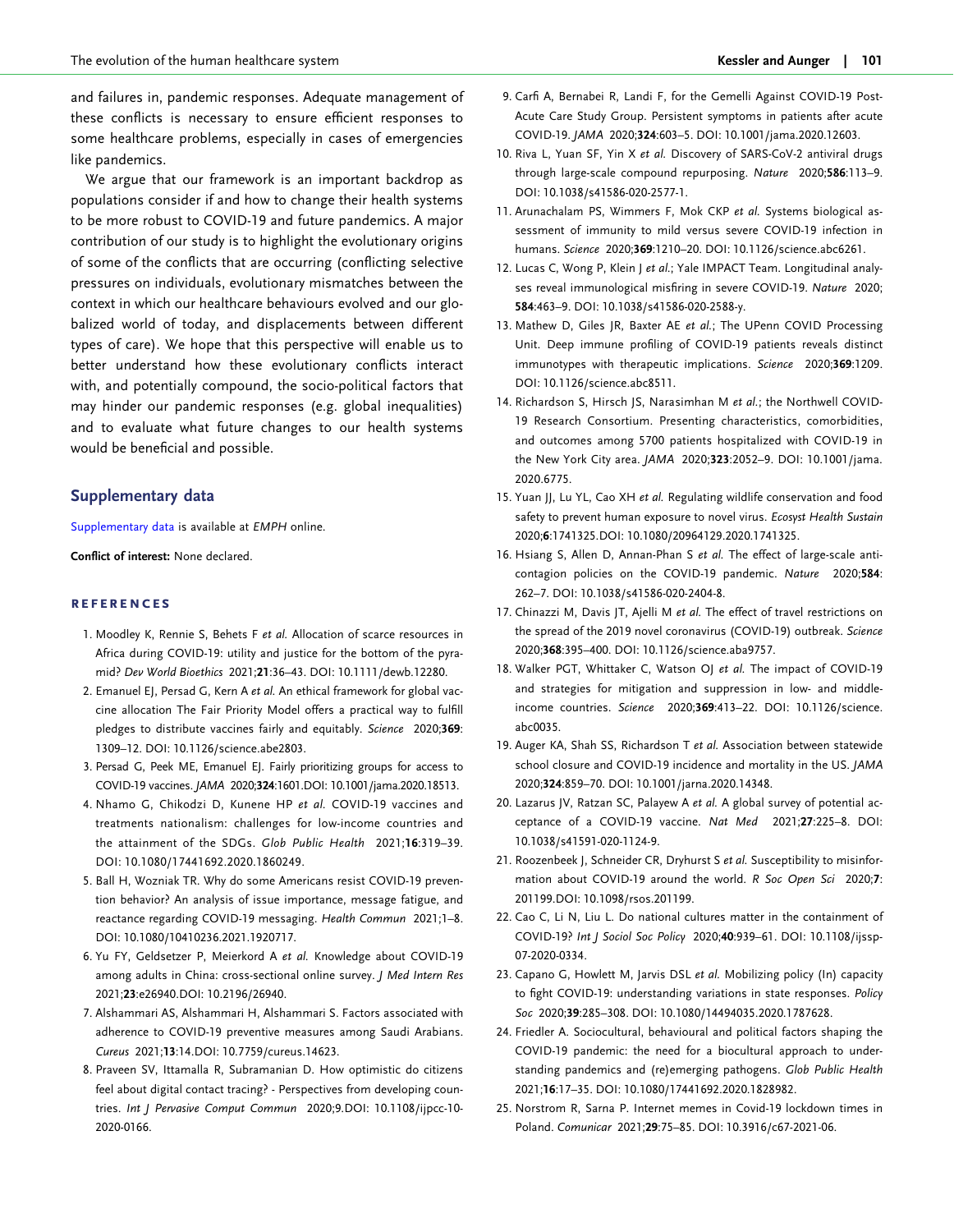- <span id="page-15-0"></span>[26](#page-1-0). Kappeler PM, van Schaik CP. Evolution of primate social systems. Int J Primatol 2002;23:707–40.
- [27](#page-1-0). Müller AE, Thalmann U. Origin and evolution of primate social organisation: a reconstruction. Biol Rev 2000;75:405–35.
- 28. Hinde RA. Interactions, relationships and social-structure. Man 1976; 11:1–17. DOI: 10.2307/2800384.
- [29](#page-2-0). Hart BL. Biological basis of the behavior of sick animals. Neurosci Biobehav Rev 1988;12:123–37.
- [30](#page-2-0). Schaller M, Park JH. The behavioral immune system (and why it matters). Curr Dir Psychol Sci 2011;20:99–103.
- [31](#page-3-0). Shattuck EC, Muehlenbein MP. Human sickness behavior: ultimate and proximate explanations. Am J Phys Anthropol 2015;157:1.
- 32. Zylberberg M, Klasing KC, Hahn TP. In house finches, Haemorhous mexicanus, risk takers invest more in innate immune function. Anim Behav 2014;89:115–22.
- [33](#page-3-0). Curtis V, de Barra M. The structure and function of pathogen disgust. Philos Trans R Soc Lond B Biol Sci 2018;373:20170208.DOI: 10.1098/rstb.2017.0208.
- [34](#page-3-0). Curtis VA. Infection-avoidance behaviour in humans and other animals. Trends Immunol 2014;35:457–464.
- 35. Cepon-Robins TJ, Blackwell AD, Gildner TE et al. Pathogen disgust sensitivity protects against infection in a high pathogen environment. Proc Natl Acad Sci USA 2021;118:e2018552118. DOI: 10.1073/pnas. 2018552118.
- 36. Cremer S, Armitage SAO, Schmid-Hempel P. Schmid-Hempel P; social immunity. Curr Biol 2007;17:R693–702. DOI: 10.1016/j.cub.2007.06.008.
- [37](#page-8-0). Cremer S, Pull CD, Fürst MA. Social immunity: emergence and evolution of colony-level disease protection. Annu Rev Entomol 2018;63: 105–123. DOI: 10.1146/annurev-ento-020117-043110.
- [38](#page-5-0). Stroeymeyt N, Casillas-Perez B, Cremer S. Organisational immunity in social insects. Curr Opin Insect Sci 2014;5:1-15. DOI: 10.1016/j.cois. 2014.09.001.
- [39](#page-2-0). Kessler SE. Why care: complex evolutionary history of human healthcare networks. Front Psychol 2020;11:199.DOI: 10.3389/fpsyg.2020.00199.
- [40](#page-3-0). Aunger R, Curtis V. The anatomy of motivation: an evolutionary-ecological approach. Biol Theory 2013;8:49–63. DOI: 10.1007/s13752-013-0101-7.
- [41](#page-10-0). Flaxman S, Mishra S, Gandy A et al.; Imperial College COVID-19 Response Team. Estimating the effects of non-pharmaceutical interventions on COVID-19 in Europe. Nature 2020;584:257–61. DOI: 10.1038/s41586-020-2405-7.
- [42](#page-10-0). Block P, Hoffman M, Raabe IJ et al. Social network-based distancing strategies to flatten the COVID-19 curve in a post-lockdown world. Nat Hum Behav 2020;4:588–96. DOI: 10.1038/s41562-020-0898-6.
- [43](#page-10-0). Michie S, West R, Rogers MB et al. Reducing SARS-CoV-2 transmission in the UK: a behavioural science approach to identifying options for increasing adherence to social distancing and shielding vulnerable people. Br J Health Psychol 2020;25:945–56. DOI: 10.1111/bjhp.12428.
- [44](#page-10-0). Edwards RB. Bubble in, bubble out: lessons for the COVID-19 recovery and future crises from the Pacific. World Dev 2020;135:105072. DOI: 10.1016/j.worlddev.2020.105072.
- 45. Aleta A, Martín-Corral D, Pastore Y Piontti A et al. Modelling the impact of testing, contact tracing and household quarantine on second waves of COVID-19. Nat Hum Behav 2020;4:964–71. DOI: 10.1038/s41562- 020-0931-9.
- 46. Gray L, MacDonald C, Tassell-Matamua N et al. Wearing one for the team: views and attitudes to face covering in New Zealand/Aotearoa

during COVID-19 alert level 4 lockdown. J Prim Health Care 2020;12: 199–206. DOI: 10.1071/hc20089.

- 47. Wang J, Pan LJ, Tang S et al. Mask use during COVID-19: a risk adjusted strategy. Environ Pollut 2020;266:115099. DOI: 10.1016/j. envpol.2020.115099.
- 48. Chou R, Dana T, Jungbauer R et al. Masks for prevention of respiratory virus infections, including SARS-CoV-2, in health care and community settings a living rapid review. Ann Intern Med 2020;173:542–55. DOI: 10.7326/m20-3213.
- 49. Ahmed MS, Yunus FM. Trend of COVID-19 spreads and status of household handwashing practice and its determinants in Bangladesh situation analysis using national representative data. Int J Environ Health Res 2020;1–9. DOI: 10.1080/09603123.2020.1817343.
- 50. Ekumah B, Armah FA, Yawson DO et al. Disparate on-site access to water, sanitation, and food storage heighten the risk of COVID-19 spread in Sub-Saharan Africa. Environ Res 2020;189:12. DOI: 10.1016/j.envres.2020.109936.
- 51. Brauer M, Zhao JT, Bennitt FB et al. Global access to handwashing: implications for COVID-19 control in low-income countries. Environ Health Perspect 2020;128:057005. DOI: 10.1289/ehp7200.
- 52. Chiu WA, Fischer R, Ndeffo-Mbah ML. State-level needs for social distancing and contact tracing to contain COVID-19 in the United States. Nat Hum Behav 2020;4:1080–90. DOI: 10.1038/s1562-020-00969-7.
- 53. Hellewell J, Abbott S, Gimma A et al.; Centre for the Mathematical Modelling of Infectious Diseases COVID-19 Working Group. Feasibility of controlling COVID-19 outbreaks by isolation of cases and contacts. Lancet Global Health 2020;8:E488–96. DOI: 10.1016/s2214-109x(20) 30074-7.
- [54.](#page-3-0) Lopez-Riquelme GO, Fanjul-Moles ML. The funeral ways of social insects. Social strategies for corpse disposal. Trends Entomol 2013;9: 71–129.
- [55.](#page-3-0) Liu L, Zhao X-Y, Tang Q-B et al. The mechanisms of social immunity against fungal infections in eusocial insects. Toxins 2019;11:244.DOI: 10.3390/toxins11050244.
- [56.](#page-8-0) Frank ET, Wehrhahn M, Linsenmair KE. Wound treatment and selective help in a termite-hunting ant. Proc Biol Sci 2018;285:20172457. DOI: 10.1098/rspb.2017.2457.
- [57.](#page-3-0) Bush S, Clayton D. Anti-parasite behaviour of birds. Philos Trans R Soc Lond B Biol Sci 2018;373:20170196.
- [58.](#page-3-0) Zylberberg M, Klasing KC, Hahn TP. House finches (Carpodacus mexicanus) balance investment in behavioural and immunological defences against pathogens. Biol Lett 2013;9:20120856.
- [59.](#page-5-0) Ducouret P, Romano A, Dreiss AN et al. Elder barn owl nestlings flexibly redistribute parental food according to siblings' need or in return for allopreening. Am Nat 2020;196:257–69. DOI: 10.1086/709106.
- [60.](#page-7-0) Scott-Baumann JF, Morgan ER. A review of the nest protection hypothesis: does inclusion of fresh green plant material in birds' nests reduce parasite infestation? Parasitology 2015;142:1016–23. DOI: 10.1017/ S0031182015000189.
- 61. Douglas HD, III. Colonial seabird's paralytic perfume slows lice down: an opportunity for parasite-mediated selection? Int J Parasitol 2013;43: 399–407. DOI: 10.1016/j.ijpara.2013.01.004.
- 62. Douglas HD, II; P. perfume: alloanointing in the social rituals of the crested auklet (Aethia cristatella) and the transfer of arthropod deterrents. Naturwissenschaften 2008;95:45–53. DOI: 10.1007/s00114-007-0294-3.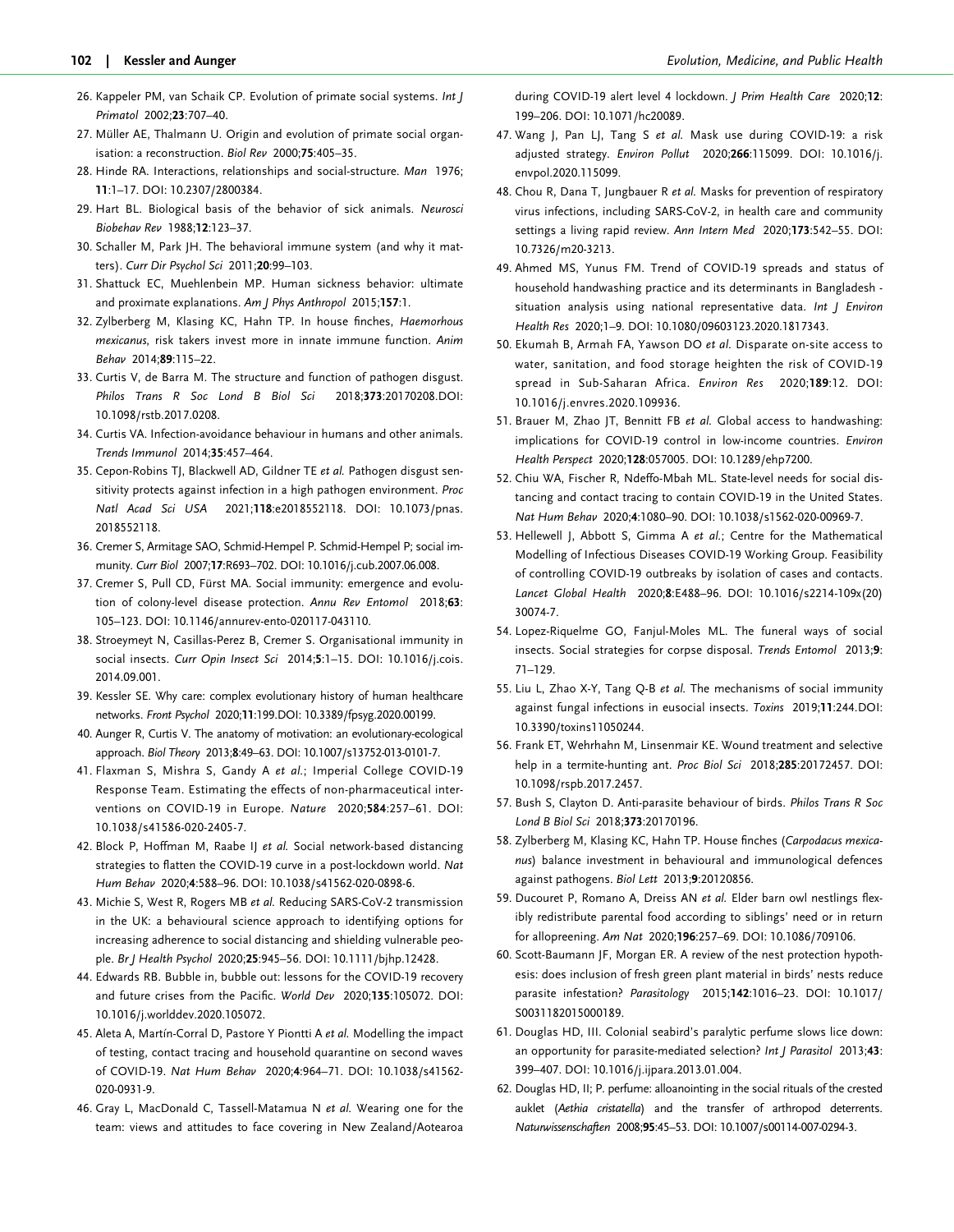- <span id="page-16-0"></span>63. Azcarate-Garcia M, Ruiz-Rodriguez M, Diaz-Lora S et al. Experimentally broken faecal sacs affect nest bacterial environment, development and survival of spotless starling nestlings. J Avian Biol 2019;50: UNSPe02044. DOI: 10.1111/jav.02044.
- 64. Ju S, Lee SI. Effect of kinship on the allopreening among juvenile Bengalese finches. Anim Cells Syst 2016;20:213–7. DOI: 10.1080/ 19768354.2016.1194318.
- [65](#page-3-0). Townsend AK, Hawley DM, Stephenson JF. Emerging infectious disease and the challenges of social distancing in human and non-human animals. Proc R Soc Biol Sci 2020;287:1–9.
- [66](#page-5-0). Davenport LC. Aid to a declining matriarch in the giant otter (Pteronura brasiliensis). PLoS One 2010;5:e11385.
- [67](#page-7-0). Hemmes RB, Alvarado A, Hart BL. Use of California bay foliage by wood rats for possible fumigation of nest-borne ectoparasites. Behav Ecol 2002;13:381–5. DOI: 10.1093/beheco/13.3.381.
- 68. Alfaro JWL, Matthews L, Boyette AH et al. Anointing variation across wild capuchin populations: a review of material preferences, bout frequency and anointing sociality in Cebus and Sapajus. Am J Primatol 2012;74:299–314. DOI: 10.1002/ajp.20971.
- 69. Bowler M, Messer EJE, Claidiere N et al. Mutual medication in capuchin monkeys-Social anointing improves coverage of topically applied anti-parasite medicines. Sci Rep 2015;5:15030. DOI: 10.1038/ srep15030.
- 70. Anderson JR, Gillies A, Lock LC. Pan thanatology. Curr Biol 2010;20: R349–51. DOI: 10.1016/j.cub.2010.02.010.
- 71. Bearzi G, Kerem D, Furey NB et al. Whale and dolphin behavioural responses to dead conspecifics. 2018;128:1–15.
- 72. Douglas-Hamilton I, Bhalla S, Wittemyer G et al. Behavioural reactions of elephants towards a dying and deceased matriarch. Appl Anim Behav Sci 2006;100:87–102.
- [73](#page-5-0). Watson CFI, Matsuzawa T. Behaviour of nonhuman primate mothers toward their dead infants: uncovering mechanisms. Philos Trans R Soc Lond B Biol Sci 2018;373:20170261. DOI: 10.1098/rstb.2017.0261.
- [74](#page-3-0). Hart BL, Hart LA. How mammals stay healthy in nature: the evolution of behaviours to avoid parasites and pathogens. Philos Trans R Soc Lond B Biol Sci 2018;373:20170205. DOI: 10.1098/rstb.2017.0205.
- [75](#page-3-0). Behringer DC, Butler MJ, Shields JD. Avoidance of disease by social lobsters. Nature 2006;441:421–421.
- [76](#page-3-0). Sarabian C, Belais R, MacIntosh AJJ. Feeding decisions under contamination risk in bonobos. Philos Trans R Soc Lond B Biol Sci 2018;373: 20170195. DOI: 10.1098/rstb.2017.0195.
- [77](#page-3-0). Sarabian C, Ngoubangoye B, MacIntosh AJJ. Avoidance of biological contaminants through sight, smell and touch in chimpanzees. R Soc Open Sci 2017;4:170968. DOI: 10.1098/rsos.170968.
- [78](#page-3-0). Weinstein SB, Buck JC, Young HS. A landscape of disgust. Science 2018;359:1213–4. DOI: 10.1126/science.aas8694.
- [79](#page-3-0). Olsson MJ, Lundström JN, Kimball BA et al. The scent of disease: human body odor contains an early chemosensory cue of sickness. Psychol Sci 2014;25:817–23.
- [80](#page-3-0). Regenbogen C, Axelsson J, Lasselin J et al. Behavioral and neural correlates to multisensory detection of sick humans. Proc Natl Acad Sci USA 2017;114:6400–5.
- [81](#page-3-0). Axelsson J, Sundelin T, Olsson MJ et al. Identification of acutely sick people and facial cues of sickness. Proc Biol Sci 2018;285:20172430. DOI: 10.1098/rspb.2017.2430.
- [82.](#page-3-0) Hart BL. Beyond fever: comparative perspectives on sickness behavior. In: Breed MD, Moore J (eds). Encyclopedia of Animal Behavior. London: Academic Press, 2010, 205–10.
- [83.](#page-3-0) Sarabian C, Curtis V, McMullan R. Evolution of pathogen and parasite avoidance behaviours. Philos Trans R Soc Lond B Biol Sci 2018; 373:7. DOI: 10.1098/rstb.2017.0256.
- 84. Kessler SE, Bonnell TR, Byrne RW et al. Selection to outsmart the germs: the evolution of disease recognition and social cognition. J Hum Evol 2017;108:92–109.
- [85.](#page-6-0) Kessler SE, Bonnell TR, Setchell JM et al. Social structure facilitated the evolution of care-giving as a strategy for disease control in the human lineage. Sci Rep 2018;8:13997.
- 86. Shakhar K. The inclusive behavioral immune system. Front Psychol 2019;10:1004. DOI: 10.3389/fpsyg.2019.01004.
- 87. Shakhar K, Shakhar G. Why do we feel sick when infected-Can altruism play a role? PLoS Biol 2015;13:e1002276.
- [88.](#page-6-0) Hamilton WD. The genetical evolution of social behavior. I and II. / Theor Biol 1964;7:1–52.
- [89.](#page-5-0) Preston SD. The origins of altruism in offspring care. Psychol Bull 2013; 139:1305–41. DOI: 10.1037/a0031755.
- 90. Schaller M. Evolutionary psychology meets socio-ecological psychology: the motivational psychologies of disease avoidance and parental care. Curr Opin Psychol 2020;32:6–11. DOI: 10.1016/j.copsyc. 2019.06.020.
- [91.](#page-5-0) ——— The parental care motivational system and why it matters (for everyone). Curr Dir Psychol Sci 2018;27:295–301. DOI: 10.1177/0963721418767873.
- [92.](#page-5-0) Kleinman A. Concepts and a model for comparison of medical systems as cultural systems. Soc Sci Med 1978;12:85–93. DOI: 10.1016/0160-7987(78)90014-5.
- [93.](#page-5-0) Rasa OAE. A case of invalid care in wild dwarf mongooses. Zeitschrift Fur Tierpsychologie 2010;62:235–40.
- [94.](#page-5-0) Kenny E, Birkhead TR, Green JP. Allopreening in birds is associated with parental cooperation over offspring care and stable pair bonds across years. Behav Ecol 2017;28:1142–8. DOI: 10.1093/beheco/arx078.
- [95.](#page-5-0) Hrdy SB. Allomothers across species, across cultures, and through time. In: G Bentley, RS Mace (eds). Substitute Parents: Biological and Social Perspectives on Alloparenting in Human Societies. Oxford: Berghahn Books, 2009, xi–xviii.
- [96.](#page-5-0) Campbell LA. Fostering of a wild, injured, juvenile by a neighbouring group: implications for rehabilitation and release of Barbary macaques confiscated from illegal trade. Primates 2019;60:339–45.
- [97.](#page-5-0) Rossi MJ, de Oliveira Fermoseli AF, Hirano ZMB et al. Adoption of an orphaned and temporarily captive infant by an unrelated adult female in black-and-gold howler monkey: implications for management strategies. Primates 2020;61:169–6.
- 98. Anderson JR. Comparative thanatology. Curr Biol 2016;26:R553-6. DOI: 10.1016/j.cub.2015.11.010.
- 99. Watts DP. Responses to dead and dying conspecifics and heterospecifics by wild mountain gorillas (Gorilla beringei beringei) and chimpanzees (Pan troglodytes schweinfurthii). Primates 2020;61:55–68. DOI: 10.1007/s10329-019-00735-y.
- 100. Porter A, Eckardt W, Vecellio V et al. Behavioral responses around conspecific corpses in adult eastern gorillas (Gorilla beringei spp.). Peerj 2019;7:e6655. DOI: 10.7717/peerj.6655.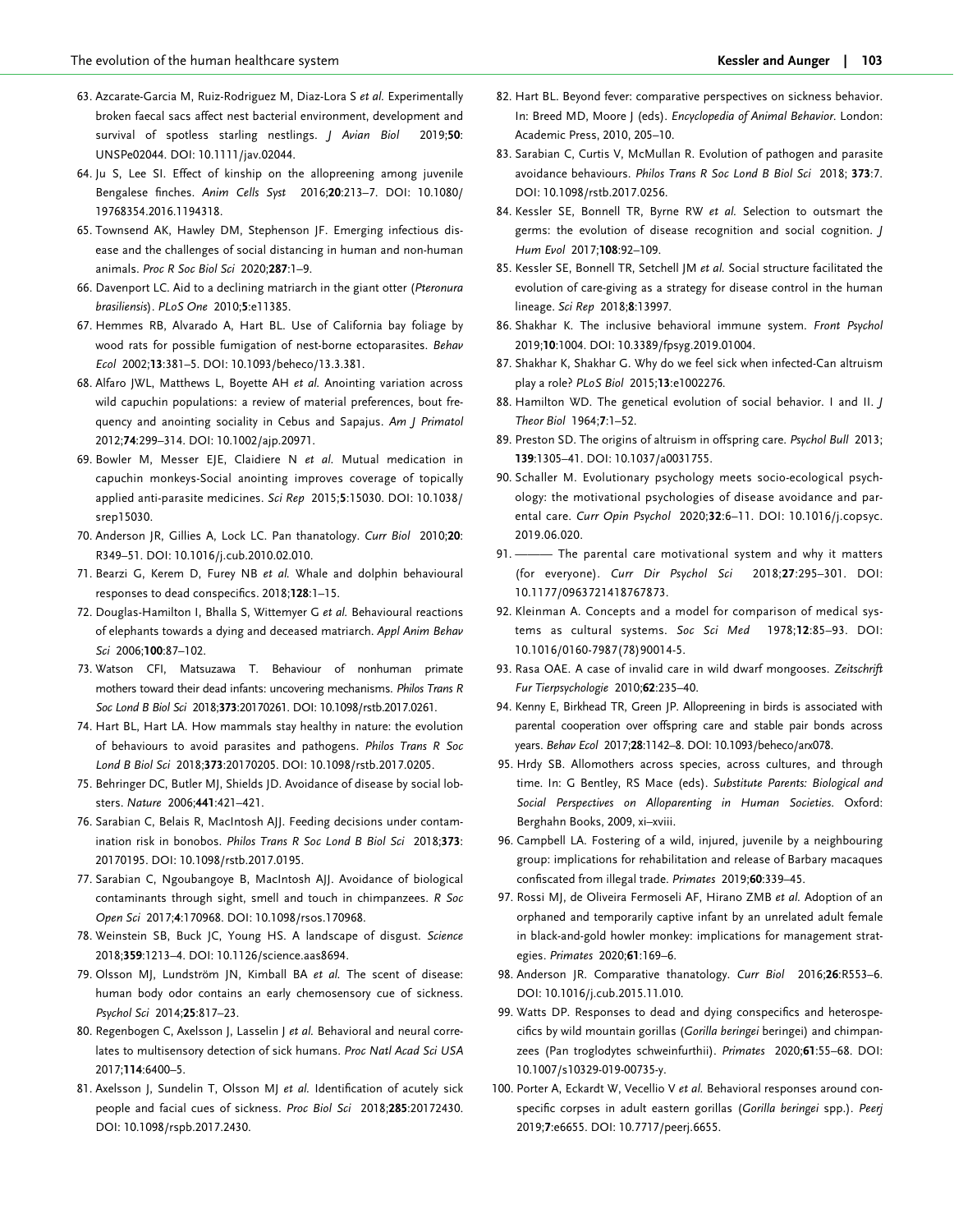- <span id="page-17-0"></span>101. Biro D, Humle T, Koops K et al. Chimpanzee mothers at Bossou, Guinea carry the mummified remains of their dead infants. Curr Biol 2010;20:R351–2. DOI: 10.1016/j.cub.2010.02.031.
- 102. Hrdy SB. Mothers and Others: The Evolutionary Origins of Mutual Understanding. Cambridge: Belknap Press of Harvard University Press, 2009.
- 103. Burkart JM, Hrdy SB, Van Schaik CP. Cooperative breeding and human cognitive evolution. Evol Anthropol 2009;18:175–86.
- 104. Hill K, Barton M, Hurtado A. The emergence of human uniqueness: characters underlying behavioral modernity. Evol Anthropol 2009;18: 187–200.
- [105](#page-5-0). Aiello LC, Key C. Energetic consequences of being a Homo erectus female. Am J Hum Biol 2002;14:551–65.
- [106](#page-5-0). Trevathan WR. Human Birth: An Evolutionary Perspective. New York: Aldine de Gruyter, 1978.
- [107](#page-5-0). Trevathan W. Primate pelvic anatomy and implications for birth. Philos Trans R Soc Lond B Biol Sci 2015;370:20140065. DOI: 10.1098/rstb.2014.0065.
- 108. Hublin JJ. The prehistory of compassion. Proc Natl Acad Sci USA 2009; 106:6429–430.
- 109. Spikins P, Needham A, Wright B et al. Living to fight another day: the ecological and evolutionary significance of Neanderthal healthcare. Quat Sci Rev 2019;217:98–118. DOI: 10.1016/j.quascirev.2018.08.011.
- 110. Spikins P, Needham A, Tilley L et al. Calculated or caring? Neanderthal healthcare in social context. World Archaeol 2018;50:384–403. DOI: 10.1080/00438243.2018.1433060.
- 111. Spikins P. How Compassion Made Us Human: The Evolutionary Origins of Tenderness, Trust & Morality. Barnsley: Pen and Sword Books, 2015.
- 112. DeGusta D. Aubesier 11 is not evidence of Neanderthal conspecific care. J Hum Evol 2003;45:91-4.
- 113. ———— Comparative skeletal pathology and the case for conspecific care in Middle Pleistocene hominids. J Archaeol Sci 2002;29:1435–8.
- 114. Munn J. Effects of injury on the locomotion of free-living chimpanzees in the Bodongo Forest Reserve, Uganda. In: NE Newton-Fisher, H Notman, JD Paterson, (eds). Primates of Western Uganda. New York: Springer Science+Business Media, 2006, 259–80.
- 115. Turner SE, Fedigan LM, Matthews HD et al. Social consequences of disability in a nonhuman primate. J Hum Evol 2014;68:47–57. DOI: 10.1016/j.jhevol.2014.01.002.
- 116. Byrne RW, Stokes EJ. Effects of manual disability on feeding skills in gorillas and chimpanzees. Int J Primatol 2002;23:539–54.
- 117. Beamish EK, O'Riain MJ. The effects of permanent injury on the behavior and diet of commensal chacma baboons (Papio ursinus) in the Cape Peninsula, South Africa. Int J Primatol 2014;35:1004–20.
- 118. Cuozzo FP, Sauther ML. Severe wear and tooth loss in wild ring-tailed lemurs (Lemur catta): a function of feeding ecology, dental structure, and individual life history. J Hum Evol 2006;51:490-505.
- [119](#page-5-0). Moffett MW. Supercolonies of billions in an invasive ant: what is a society? Behav Ecol 2012;23:925–33. DOI: 10.1093/beheco/ars043.
- [120](#page-5-0). Nehring V, Steiger S. Sociality and communicative complexity: insights from the other insect societies. Curr Opin Insect Sci 2018;28:19–25. DOI: 10.1016/j.cois.2018.04.002.
- 121. Kavaliers M, Ossenkopp K-P, Choleris E. Social neuroscience of disgust. Genes Brain Behav 2019;18:e12508.DOI: 10.1111/gbb.12508.
- 122. Kavaliers M, Choleris E. The role of social cognition in parasite and pathogen avoidance. Philos Trans R Soc Lond B Biol Sci 2018;373: 20170206. DOI: 10.1098/rstb.2017.0206.
- [123.](#page-5-0) Schrock JM, Snodgrass JJ, Sugiyama LS. Lassitude: the emotion of being sick. Evol Hum Behav 2020;41:44–57. DOI: 10.1016/j.evolhumbehav. 2019.09.002.
- 124. Steinkopf L. The signaling theory of symptoms: an evolutionary explanation of the placebo effect. Evol Psychol 2015;13:1–12.
- 125. Tiokhin L. Do symptoms of illness serve signaling functions? (Hint: yes). Quart Rev Biol 2016;91:177–95.
- 126. Wager TD, Atlas LY. The neuroscience of placebo effects: connecting context, learning and health. Nat Rev Neurosci 2015;16:403–18. DOI: 10.1038/nrn3976.
- [127.](#page-6-0) Feeney WE, Riehl C. Monogamy without parental care? Social and genetic mating systems of avian brood parasites. Philos Trans R Soc Lond B Biol Sci 2019;374:20180201.DOI: 10.1098/rstb.2018.0201.
- [128.](#page-6-0) Torres CW, Tonione MA, Ramírez SR et al. Genetic and chemical divergence among host races of a socially parasitic ant. Ecol Evol 2018;8: 11385–98. DOI: 10.1002/ece3.4547.
- [129.](#page-6-0) Gould SJ, Lewontin RC. The spandrels of San Marco and the Panglossian paradigm: A critique of the adaptationist programme. Proc R Soc Lond B Biol Sci 1979;205:581–98.
- [130.](#page-6-0) Gurven M, Allen-Arave W, Hill K et al. "It's a Wonderful Life": signaling generosity among the Ache of Paraguay. Evol Hum Behav 2000;21: 263–82.
- [131.](#page-6-0) Sugiyama LS. Illness, injury, and disability among Shiwiar foragerhorticulturists: implications of health-risk buffering for the evolution of human life history. Am J Phys Anthropol 2004;123:371-89.
- [132.](#page-6-0) Salali GD, Chaudhary N, Thompson J et al. Knowledge-sharing networks in hunter-gatherers and the evolution of cumulative culture. Curr Biol 2016;26:2516–21. DOI: 10.1016/j.cub.2016.07.015.
- [133.](#page-6-0) Lightner AD, Heckelsmiller C, Hagen EH. Ethnoscientific expertise and knowledge specialisation in 55 traditional cultures. Evol Hum Sci 2021; 3:e37.DOI: 10.1017/ehs.2021.31.
- [134.](#page-6-0) Winkelman MJ. A cross-cultural study of the elementary forms of religious life: shamanistic healers, priests, and witches. Religion Brain Behav 2021;11:27–45. DOI: 10.1080/2153599x.2020.1770845.
- [135.](#page-6-0) Lightner AD, Heckelsmiller C, Hagen EH. Ethnomedical specialists and their supernatural theories of disease. Rev Philos Psychol 2021. DOI: 10.1007/s13164-021-00589-8.
- [136.](#page-6-0) Nowak MA. Five rules for the evolution of cooperation. Science 2006; 314:1560–3. DOI: 10.1126/science.1133755.
- [137.](#page-6-0) Gowdy J, Krall L. The ultrasocial origin of the Anthropocene. Ecol Econ 2013;95:137–47. DOI: 10.1016/j.ecolecon.2013.08.006.
- 138. Daniels IR. Historical perspectives on health. Semmelweis: a lesson to relearn? J R Soc Promot Health 1998;118:367–70. DOI: 10.1177/146642409811800617.
- 139. Kadar N. Rediscovering Ignaz Philipp Semmelweis (1818 1865). Am J Obst Gynecol 2019;220:26–39. DOI: [https://doi.org/10.1016/j.ajog.](https://doi.org/10.1016/j.ajog.2018.11.1084) [2018.11.1084.](https://doi.org/10.1016/j.ajog.2018.11.1084)
- 140. Newsom SWB, Ridgway GL. The history of decontamination in hospitals. In: Walker JTS (ed.). Decontamination in Hospitals and Healthcare. Cambridge: Woodhead Publishing, 2014, 20–41.
- [141.](#page-7-0) Koch T, Denike K. Crediting his critics' concerns: remaking John Snow's map of Broad Street cholera, 1854. Soc Sci Med 2009;69: 1246–51. DOI: 10.1016/j.socscimed.2009.07.046.
- [142.](#page-7-0) Susser E, Bresnahan M. Origins of epidemiology. Ann N Y Acad Sci 2001;954:6–18.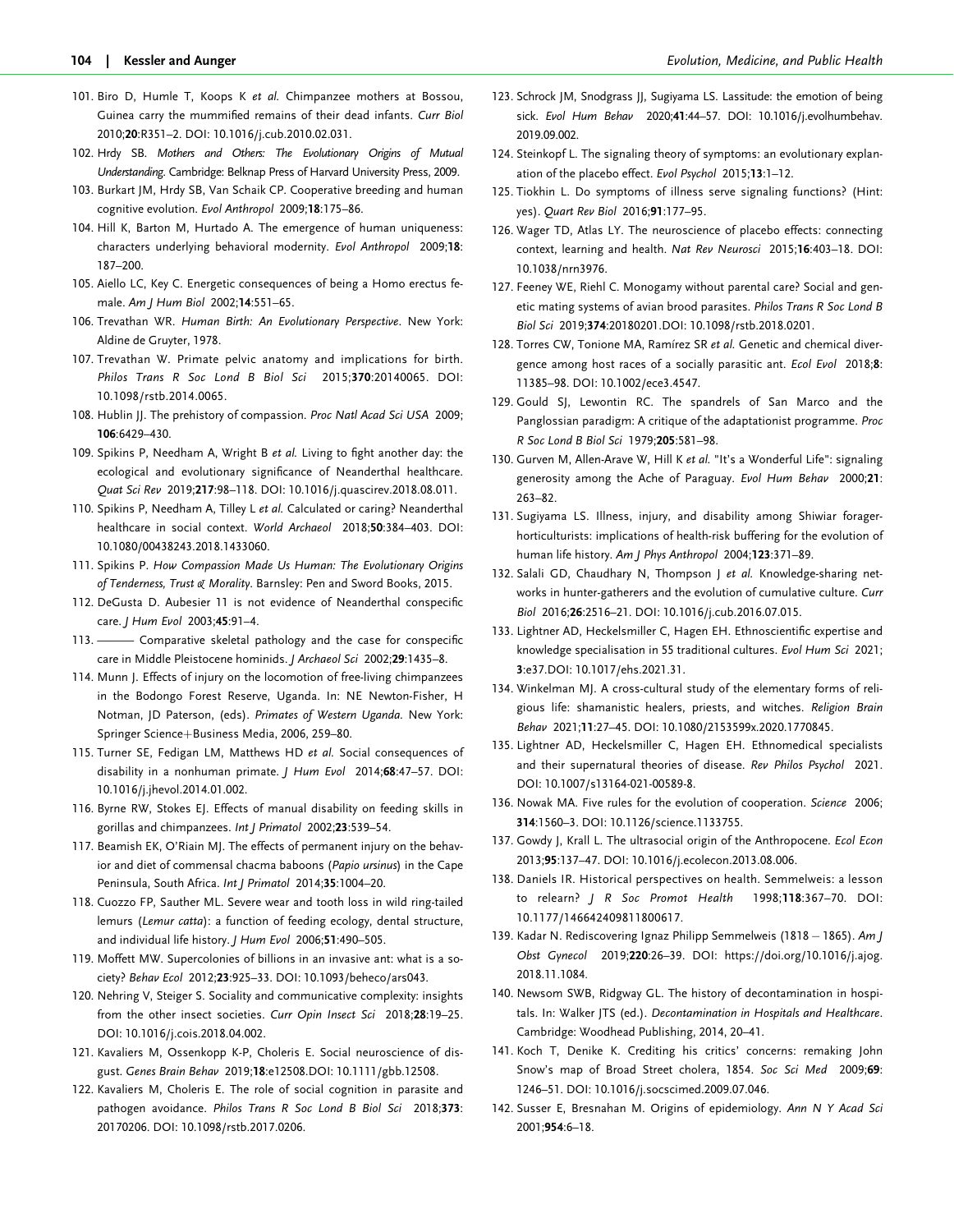- <span id="page-18-0"></span>[143](#page-8-0). Laland K, Matthews B, Feldman MW. An introduction to niche construction theory. Evol Ecol 2016;30:191–202. DOI: 10.1007/s10682-016-9821-z.
- [144](#page-8-0). Laland K, Odling-Smee J, Endler J. Niche construction, sources of selection and trait coevolution. Interface Focus 2017;7:20160147. DOI: 10.1098/rsfs.2016.0147.
- 145. Hurtado AM. Personal communication. 2018.
- [146](#page-7-0). Odling-Smee J, Laland K, Feldman M. Niche Construction: The Neglected Process in Evolution. Princeton: Princeton University Press, 2003.
- [147](#page-7-0). Laland K, Odling-Smee J, Turner S. The role of internal and external constructive processes in evolution. J Physiol Lond 2014;592:2413–22. DOI: 10.1113/jphysiol.2014.272070.
- [148](#page-7-0). Patterson JEH, Patterson SJ, Malcolm JR. Cavity nest materials of Northern flying squirrels, Glaucomys sabrinus, and North American red squirrels, Tamiasciurus hudsonicus, in a secondary hardwood forest of Southern Ontario. Can Field Nat 2007;121:303–7. DOI: 10.22621/cfn.v121i3.479.
- [149](#page-7-0). Pinel JP, Gorzalka BB, Ladak F. Cadaverine and Putrescine initiate the burial of dead conspecifics by rats. Physiol Behav 1981;27:819–24. DOI: 10.1016/0031-9384(81)90048-2.
- [150](#page-7-0). Boyd DK, Pletscher DH, Brewster WG. Evidence of wolves, Canis-Lupus, burying dead wolf Pups. Can Field Nat 1993;107:230–31.
- [151](#page-7-0). Fuentes A. Human niche, human behaviour, human nature. Interface Focus 2017;7:20160136.DOI: 10.1098/rsfs.2016.0136.
- [152](#page-7-0). Altman A, Mesoudi A. Understanding agriculture within the frameworks of cumulative cultural evolution, gene-culture co-evolution, and cultural niche construction. Hum Ecol 2019;47:483–97. DOI: 10.1007/s10745-019-00090-y.
- [153](#page-7-0). Zeder MA. Domestication as a model system for the extended evolutionary synthesis. Interface Focus 2017;7:20160133. DOI: 10.1098/rsfs. 2016.0133.
- [154](#page-7-0). ——— Domestication as a model system for niche construction theory. Evol Ecol 2016;30:325–48. DOI: 10.1007/s10682-015-9801-8.
- [155](#page-7-0). McLennan MR. Tie one on: 'nest tying' by wild chimpanzees at Bulindia variant of a universal great ape behavior? Primates 2018;59:227–33. DOI: 10.1007/s10329-018-0658-7.
- [156](#page-7-0). Fuentes A. How humans and apes are different, and why it matters. *J* Anthropol Res 2018;74:151–67. DOI: 10.1086/697150.
- [157](#page-8-0). Harper KN, Armelagos GJ. Genomics, the origins of agriculture, and our changing microbe-scape: time to revisit some old tales and tell some new ones. Am J Phys Anthropol 2013;152:135-52.
- [158](#page-8-0). Bayham J, Kuminoff NV, Gunn Q, Fenichel EP. Measured voluntary avoidance behaviour during the 2009 A/H1N1 epidemic. Proc Biol Sci 2015;282:20150814. DOI: 10.1098/rspb.2015.0814.
- [159](#page-8-0). Wan K-M, Ka-ki Ho L, Wong NWM, Chiu A. Fighting COVID-19 in Hong Kong: the effects of community and social mobilization. World Dev 2020;134:105055.DOI: 10.1016/j.worlddev.2020.105055.
- [160](#page-8-0). Arshed N, Meo MS, Farooq F. Empirical assessment of government policies and flattening of theCOVID19 curve. J Public Aff 2020;20: e2333.
- [161](#page-8-0). Porat T, Nyrup R, Calvo RA et al. Public health and risk communication during COVID-19—enhancing psychological needs to promote sustainable behavior change. Front Pub Health 2020;8:573397. DOI: 10.3389/fpubh.2020.573397.
- [162](#page-8-0). Gintis H, van Schaik C, Boehm C. Zoon Politicon: the evolutionary roots of human sociopolitical systems. Curr Anthropol 2015;56:327–53.
- [163.](#page-8-0) Tomasello M, Melis AP, Tennie C et al. Two key steps in the evolution of human cooperation. Curr Anthropol 2012;53:673–92.
- [164.](#page-9-0) Crespi B. The insectan apes. Hum Nat 2014;25:6–27.
- [165.](#page-10-0) Forster P, Forster L, Renfrew C et al. Phylogenetic network analysis of SARS-CoV-2 genomes. Proc Natl Acad Sci USA 2020;117:9241–3. DOI: 10.1073/pnas.2004999117.
- [166.](#page-10-0) Hamed SM, Elkhatib WF, Khairalla AS et al. Global dynamics of SARS-CoV-2 clades and their relation to COVID-19 epidemiology. Sci Rep 2021;11:8435.DOI: 10.1038/s41598-021-87713-x.
- 167. Reyes-Garcia V, Balbo AL, Gomez-Baggethun E et al. Multilevel processes and cultural adaptation: examples from past and present smallscale societies. Ecol Soc 2016;21:10.DOI: 10.5751/es-08561-210402.
- 168. Richerson P, Baldini R, Bell AV et al. Cultural group selection plays an essential role in explaining human cooperation: a sketch of the evidence. Behav Brain Sci 2016;39:31.DOI: 10.1017/s0140525x1400106x.
- 169. Boyd R, Richerson PJ, Henrich J. The cultural niche: why social learning is essential for human adaptation. Proc Natl Acad Sci USA 2011;108: 10918–25.
- [170.](#page-10-0) Millalen P, Nahuelpan H, Hofflinger A et al. COVID-19 and indigenous peoples in Chile: vulnerability to contagion and mortality. Alternative-an. Int J Indig Peoples 2020;16:399–402. DOI: 10.1177/1177180120967958.
- [171.](#page-10-0) Bambra C, Riordan R, Ford J et al. The COVID-19 pandemic and health inequalities. J Epidemiol Commun Health 2020;74:964–8. DOI: 10.1136/jech-2020-214401.
- [172.](#page-10-0) Tavares FF, Betti G. The pandemic of poverty, vulnerability, and COVID-19: evidence from a fuzzy multidimensional analysis of deprivations in Brazil. World Dev 2021;139:105307.DOI: 10.1016/j.worlddev. 2020.105307.
- [173.](#page-10-0) Tran TC, Ngo TA, Nguyen TD et al. COVID-19 pandemic control: lessons learned From Hai Phong City, Vietnam. Asia Pac J Public Health 2020;3:469–70. DOI: 10.1177/1010539520956424.
- [174.](#page-10-0) Otu A, Ahinkorah BO, Ameyaw EK et al. One country, two crises: what Covid-19 reveals about health inequalities among BAME communities in the United Kingdom and the sustainability of its health system? Int J Equity Health 2020;19:6.DOI: 10.1186/s12939-020-01307-z.
- 175. Hsieh CC, Lin CH, Wang WYC et al. The outcome and implications of public precautionary measures in Taiwan-declining respiratory disease cases in the COVID-19 pandemic. Int J Environ Res Public Health 2020; 17:10. DOI: 10.3390/ijerph17134877.
- 176. Lee D, Heo K, Seo Y. COVID-19 in South Korea: lessons for developing countries. World Dev 2020;135:105057.DOI: 10.1016/j.worlddev.2020.105057.
- 177. Wang CJ, Ng CY, Brook RH. Response to COVID-19 in Taiwan big data analytics, new technology, and proactive testing. JAMA 2020;323: 1341–2. DOI: 10.1001/jama.2020.3151.
- [178.](#page-10-0) Baker MG, Wilson N, Anglemyer A. Successful elimination of Covid-19 transmission in New Zealand. N Eng J Med 2020;383:e56.DOI: 10.1056/NEJMc2025203.
- 179. Craxi L, Vergano M, Savulescu J et al. Rationing in a pandemic: lessons from Italy. Asian Bioethics Rev 2020;12:325–30. DOI: 10.1007/s41649- 020-00127-1.
- 180. Nacoti M, Ciocca A, Giupponi A et al. At the epicenter of the Covid-19 pandemic and humanitarian crises in Italy: changing perspectives on preparation and mitigation. NEJM Catalyst 2020. DOI: 10.1056/CAT.20.0080.
- 181. Pisano G, Sadun R, Zanini M. Lessons from Italy's Response to Coronavirus. Boston: Harvard Business Review, 2020.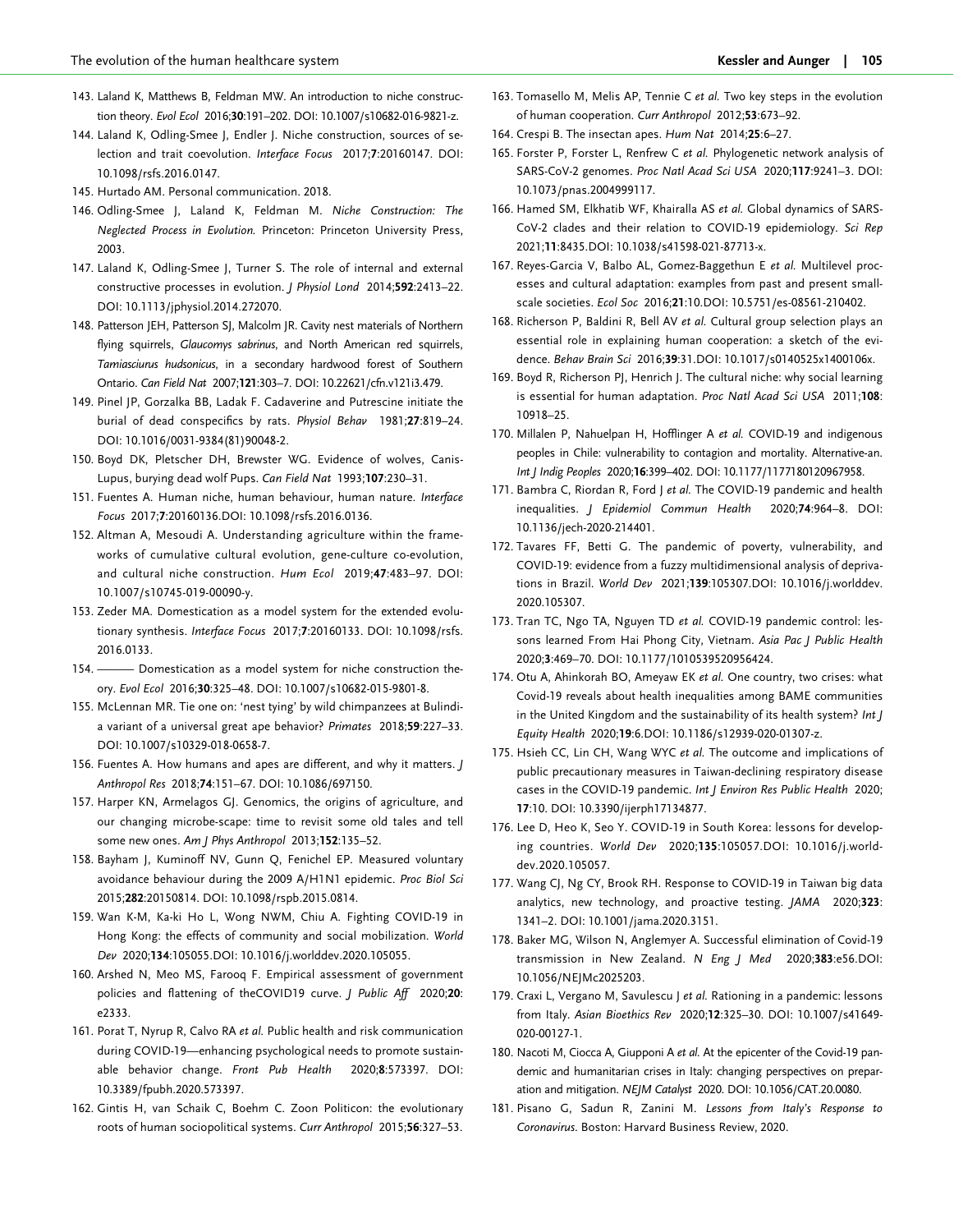- <span id="page-19-0"></span>182. Rosenbaum L. Facing Covid-19 in Italy - ethics, logistics, and therapeutics on the epidemic's front line. N Engl J Med 2020;382:1873–5. DOI: 10.1056/NEJMp2005492.
- 183. Boccia S, Ricciardi W, Ioannidis JPA. What other countries can learn from Italy during the COVID-19 pandemic. JAMA Intern Med 2020;180: 927–8. DOI: 10.1001/jamainternmed.2020.1447.
- 184. Burnett GW, Katz D, Park CH et al. Managing COVID-19 from the epicenter: adaptations and suggestions based on experience. J Anesth 2021;35:366–73. DOI: 10.1007/s00540-020-02860-1.
- 185. Escalon MX, Herrera J. Adapting to the coronavirus disease 2019 pandemic in New York city. Am J Phys Med Rehab 2020;99:453–8. DOI: 10.1097/phm.0000000000001451.
- 186. Glanz J, Robertson C. Lockdown Delays Cost at leCast 36,000 lives, Data Show. New York Times, USA, 2020.
- [187](#page-10-0). Ge XY, Pu Y, Liao CH et al. Evaluation of the exposure risk of SARS-CoV-2 in different hospital environment. Sustain Cities Soc 2020;61: 102413.DOI: 10.1016/j.scs.2020.102413.
- 188. Harding L, Campbell D. Up to 20% of Hospital Patients With Covid-19 Caught it at Hospital. Guardian, London, 2020.
- 189. Iacobucci G. Covid-19: doctors sound alarm over hospital transmissions. BMJ 2020;369:m2013. DOI: 10.1136/bmj.m2013.
- 190. Wang D, Hu B, Hu C et al. Clinical characteristics of 138 hospitalized patients with 2019 novel coronavirus-infected pneumonia in Wuhan, China. JAMA 2020;323:1061–9. DOI: 10.1001/jama.2020.1585.
- 191. Pitkala KH. COVID-19 has hit nursing homes hard. Eur Geriatric Med 2020;11:889–91.
- 192. Abrams HR, Loomer L, Gandhi A et al. Characteristics of US nursing homes withCOVID-19 cases. J Am\ Geriatr Soc 2020;68:1653-6. DOI: 10.1111/jgs.16661.
- 193. White EM, Kosar CM, Feifer RA et al. Variation inSARS-CoV-2 prevalence in USSkilled nursing facilities. J Am Geriat Soc 2020;68:2167–73. DOI: 10.1111/jgs.16752.
- 194. Temkin-Greener H, Guo WH, Mao YJ et al. COVID-19 pandemic in assisted living communities: results from seven states. J Am Geriat Soc 2020;68:2727–34. DOI: 10.1111/jgs.150.
- 195. Graham NSN, Junghans C, Downes R et al. SARS-CoV-2 infection, clinical features and outcome of COVID-19 in United Kingdom nursing homes. J Infect 2020;81:411–9. DOI: 10.1016/j.jinf.2020.05.073.
- 196. Ladhani SN, Chow JY, Janarthanan R et al. Increased risk of SARS-CoV-2 infection in staff working across different care homes: enhanced CoVID-19 outbreak investigations in London care Homes. J Infect 2020;81:621–4. DOI: 10.1016/j.jinf.2020.07.027.
- 197. Rivett L, Sridhar S, Sparkes D et al.; The CITIID-NIHR COVID-19 BioResource Collaboration. Screening of healthcare workers for SARS-CoV-2 highlights the role of asymptomatic carriage in COVID-19 transmission. Elife 2020;9:e58728. DOI: 10.7554/eLife.58728.
- 198. Nguyen LH, Drew DA, Graham MS et al.; COronavirus Pandemic Epidemiology Consortium. Risk of COVID-19 among front-line healthcare workers and the general community: a prospective cohort study. Lancet Public Health 2020;5:e475–83. DOI: 10.1016/s2468-2667(20) 30164-x.
- 199. Al-Omar K, Bakkar S, Khasawneh L et al. Resuming elective surgery in the time of COVID-19: a safe and comprehensive strategy. Updates Surg 2020;72:291–5. DOI: 10.1007/s13304-020-00822-6.
- 200. Sathya C. Your Elective Surgery Will Be Canceled. It's for Everyone's Good. Washington, DC: Washington Post, 2020.
- 201. Iacobucci G. Covid-19: all non-urgent elective surgery is suspended for at least three months in England. BMI 2020:368:m1106.DOI: 10.1136/bmj.m1106.
- 202. Allen K. Kansas City hospitals overwhelmed, some forced to divert ambulances as COVID-19 cases jump. abcNEWS 2020.
- 203. Baum A, Schwartz MD. Admissions to veterans affairs hospitals for emergency conditions during the COVID-19 pandemic. JAMA 2020; 324:96–9. DOI: 10.1001/jama.2020.9972.
- 204. Hartnett KP, Kite-Powell A, DeVies J et al.; National Syndromic Surveillance Program Community of Practice. Impact of the COVID-19 pandemic on emergency department visits-United States, January 1, 2019-May 30, 2020. MMWR Morb Mortality Wkly Rep 2020;69: 699–704. DOI: 10.15585/mmwr.mm6923e1.
- 205. McDonald HI, Tessier E, White JM et al. Early impact of the coronavirus disease (COVID-19) pandemic and physical distancing measures on routine childhood vaccinations in England, January to April 2020. Eurosurveillance 2020;25:7–12. DOI: 10.2807/1560-7917.Es.2020.25.19. 2000848.
- 206. Ranganathan R, Khan AM. Routine immunization services during the coronavirus (COVID-19) pandemic. Ind J Commun Health 2020;32:236-9.
- [207.](#page-10-0) Haroon S, Chandan JS, Middleton J et al. Covid-19: breaking the chain of household transmission. BMJ 2020;370:m3181.DOI: 10.1136/bmj. m3181.
- [208.](#page-10-0) Shah K, Saxena D, Mavalankar D. Secondary attack rate of COVID-19 in household contacts: systematic review. QJM 2020;113:841–50. DOI: 10.1093/qjmed/hcaa232.
- [209.](#page-10-0) Van Oosterhout C. Mitigating the threat of emerging infectious diseases; a coevolutionary perspective. Virulence 2021;12:1288–95. DOI: 10.1080/21505594.2021.1920741.
- [210.](#page-10-0) van Oosterhout C, Hall N, Ly H et al. COVID-19 evolution during the pandemic - Implications of new SARS-CoV-2 variants on disease control and public health policies. Virulence 2021;12:507–8. DOI: 10.1080/21505594.2021.1877066.
- [211.](#page-11-0) Corbett S, Courtiol A, Lummaa V et al. The transition to modernity and chronic disease: mismatch and natural selection. Nat Rev Genet 2018; 19:419–30. DOI: 10.1038/s41576-018-0012-3.
- [212.](#page-11-0) Stearns SC. Evolutionary medicine: its scope, interest and potential. Proc Biol Sci 2012;279:4305–21. DOI: 10.1098/rspb.2012.1326.
- [213.](#page-11-0) Arnot M, Brandl E, Campbell OLK et al. How evolutionary behavioural sciences can help us understand behaviour in a pandemic. Evol Med Pub Health 2020;2020:264–78. DOI: 10.1093/emph/eoaa038.
- [214.](#page-11-0) Hill K, Kaplan H. Life history traits in humans: theory and empirical studies. Annu Rev Anthropol 1999;28:397–430. DOI: 10.1146/ annurev.anthro.28.1.397.
- [215.](#page-11-0) Kaplan H, Hill K, Lancaster J et al. A theory of human life history evolution: diet, intelligence, and longevity. Evol Anthropol 2000;9:156–83.
- 216. Salvatore P, Sula E, Coyle J et al. Recent increase in COVID-19 cases reported among adults aged 18–22 years — United States, May 31– September 5, 2020. MMWR Morb Mortal Wkly Rep 2020;69:1419–24. DOI: 10.15585/mmwr.mm6939e4.
- 217. Yamey G, Walensky RP. Covid-19: re-opening universities is high risk. BMJ 2020;370:m3365.DOI: 10.1136/bmj.m3365.
- 218. Mangan K. The Student Blaming Has Begun. Washington, DC: The Chronical of Higher Education, 2020.
- 219. Havergal C. Covid-19: UK Confirms 9,000 Student Cases in past Week. London: The Times Higher, 2020.